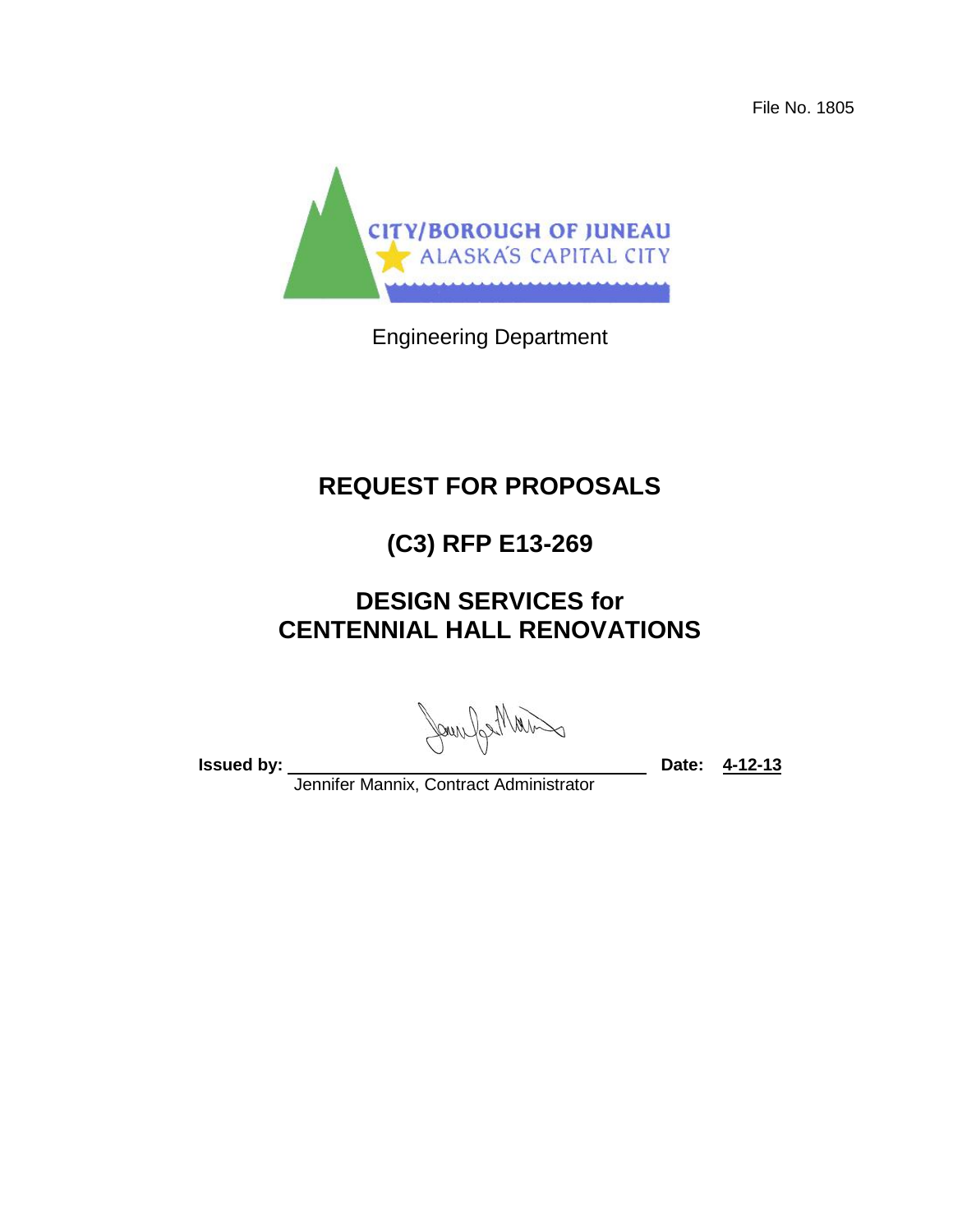## **Design Services for Centennial Hall Renovations (C3) RFP E13-269**

**SCOPE OF SERVICES:** The City and Borough of Juneau (CBJ) is requesting proposals from qualified consultants to provide design services for the Centennial Hall Renovations project.

**PRE-PROPOSAL MEETING:** A non-mandatory pre-proposal meeting will be held in the 3<sup>rd</sup> floor Engineering Department conference room, 230 South Franklin Street, Marine View Center, at **10:00 a.m., Alaska time on April 26, 2013.** Persons interested in submitting proposals are encouraged to attend. A conference call has been set up for the Pre-Proposal meeting. Proposers intending to participate via teleconference shall notify Netti Pahl in the CBJ Engineering Contracts Division, at 907-586-0892, or email contracts@ci.juneau.ak.us by 3:00 p.m., on April 24, 2013.

**QUESTIONS REGARDING THIS RFP:** Jennifer Mannix, Contract Administrator, phone 907- 586-0873, fax 907-586-4530, jennifer\_mannix@ci.juneau.ak.us is the sole point of contact for all issues pertaining to this procurement.

**DEADLINE FOR PROPOSALS: 7** copies of the proposal, in a *sealed envelope*, must be received by the Purchasing Division prior to **2:00 p.m. Alaska Time on May 6, 2013.**, or such later time as the Contract Administrator may announce by addendum to planholders at any time prior to the submittal date. Proposals will be time-stamped by the Purchasing Division, which will establish the official time of receipt of proposals. Late proposals will not be accepted and will be returned unopened. Faxed or emailed proposals will not be accepted.

#### **Note: Mailing/delivery times to Alaska may take longer than other areas of the U.S.**

Proposal documents delivered in person or by courier services must be delivered to:

## **PHYSICAL LOCATION:**

City and Borough of Juneau, Purchasing Division 105 Municipal Way, Room 300 Juneau, AK 99801

Proposal documents delivered by the U.S. Postal Service must be mailed to:

## **MAILING ADDRESS:**

City and Borough of Juneau, Purchasing Division 155 South Seward Street Juneau, AK 99801

The CBJ Purchasing Division's phone number is 907-586-5258, and fax number 907-586-4561.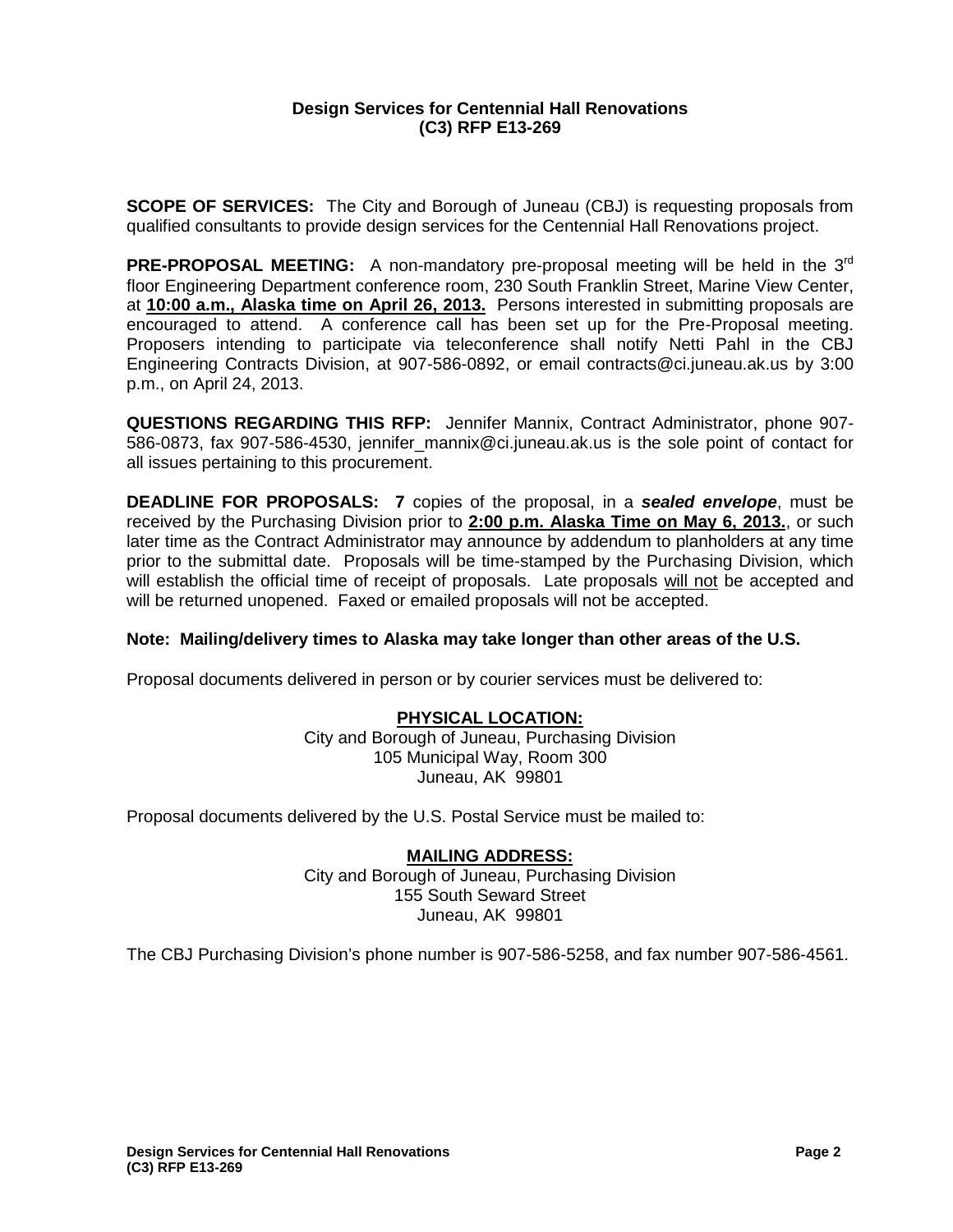**Please affix the label below to the outer envelope in the lower left hand corner.**



Disadvantaged Business Enterprises are encouraged to respond.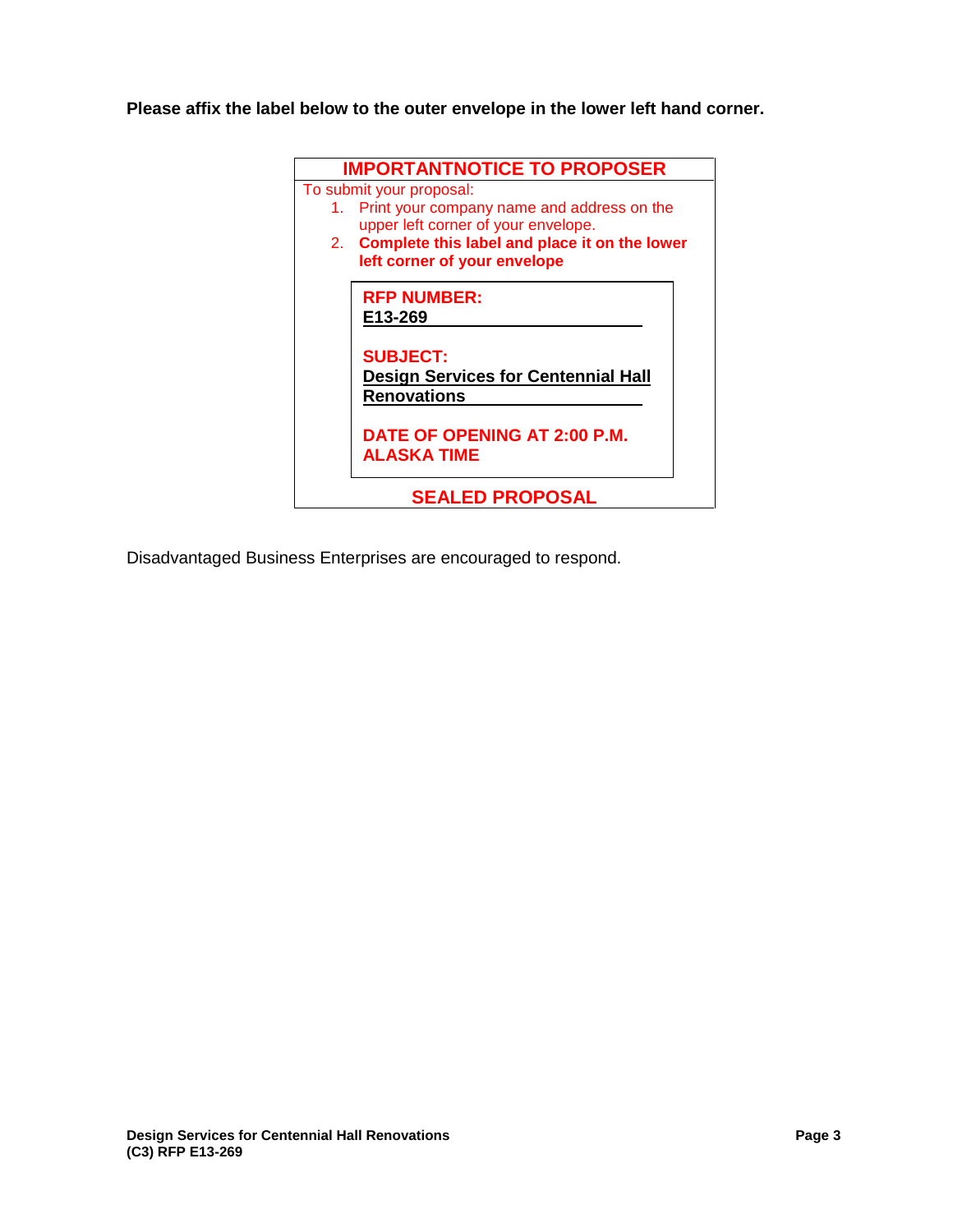# **TABLE OF CONTENTS**

- **1.0 GENERAL INFORMATION**
- **2.0 RULES GOVERNING COMPETION**
- **3.0 PROPOSAL CONTENT REQUIREMENTS**
- **4.0 EVALUATION OF PROPOSALS**
- **5.0 SELECTION AND AWARD PROCESS**
- **6.0 INSURANCE REQUIREMENTS**
- **7.0 JUNEAU PROPOSER POINTS**
- **8.0 PROTESTS**
- **9.0 CONSULTANT'S GOOD STANDING WITH CBJ FINANCE DEPARTMENT**

#### **EVALUATION RANKING SHEET**

**ATTACHMENT 1 – STANDARD CONTRACT**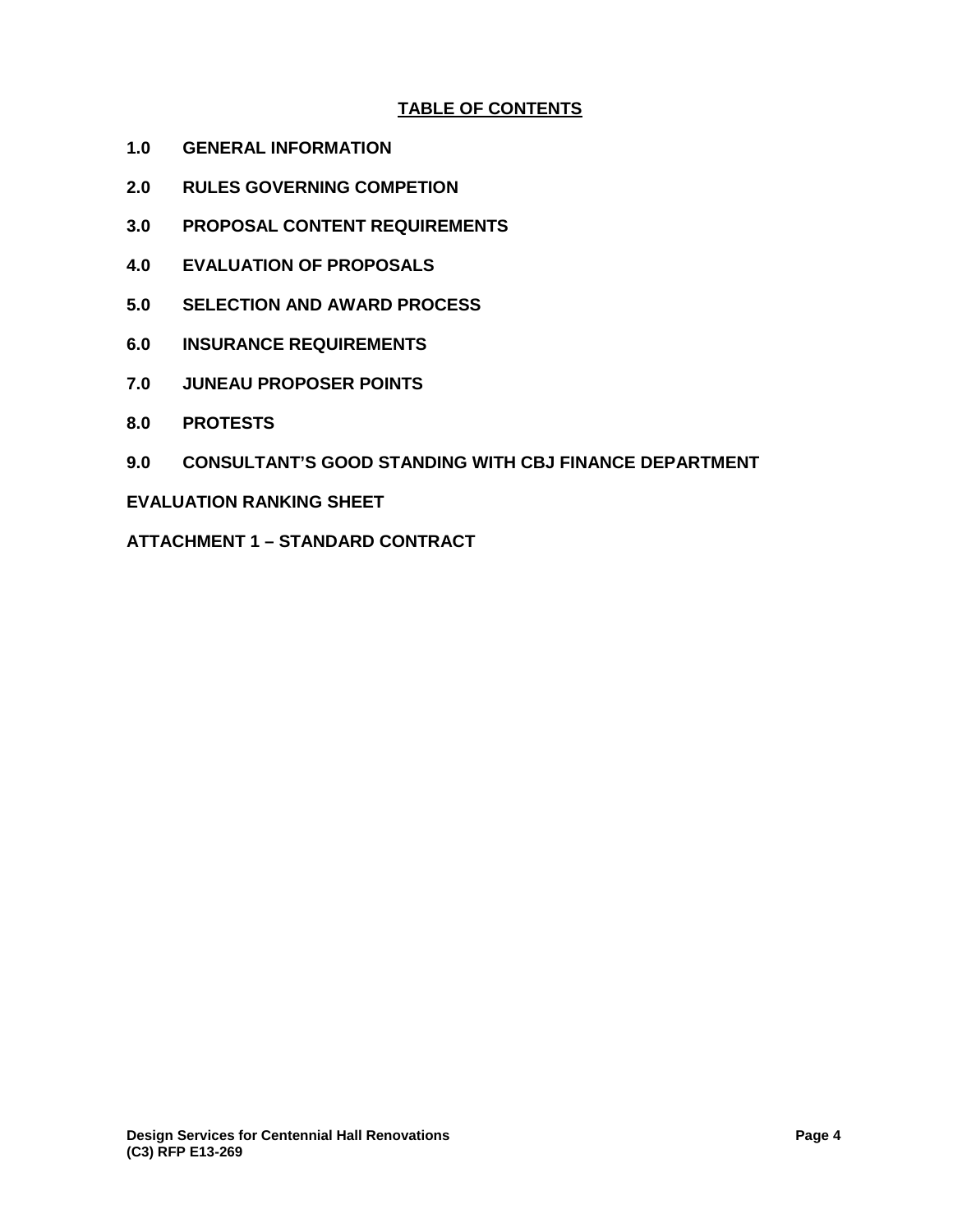# **1.0 GENERAL INFORMATION**

This Class 3 Request for Proposals (RFP) defines the scope of the project, explains the procedures for selecting a firm to provide the requested services, and defines the documents required to respond to the RFP.

## **1.1 Purpose**

The purpose of this document is to solicit proposals from qualified consultants to provide professional services for renovations to Centennial Hall. This contract may be amended to add Construction Administration services. Construction is expected to bid in the spring of 2014.

The Class 3 process is used for acquisition of professional service contracts estimated to be more than \$50,000.

## **1.2 Scope of Services**

The Consultant shall provide all necessary design services to prepare complete, bid-ready construction drawings, specifications, bid schedule, cost estimate for construction and bidding services.

Services shall include design, preparation of bid-ready construction documents, construction cost estimates, and bidding services for the following renovations at Centennial Hall.

- Full replacement of the domestic water piping at interior and exterior of Centennial Hall.
- Expansion of two existing public restrooms, increase total fixture count including ADA stalls, replacement of water supply piping, waste lines, finishes and accessories. Men's and women's staff restrooms will also be renovated. This work includes electrical and mechanical modifications as required. Relocation of the existing toilet rooms will be considered during initial design as an alternate approach.
- Commercial kitchen renovation includes installation of new floor finishes, replacement and relocation of kitchen equipment, hot water tank replacement, and related work.
- Demolition of existing 33,000 square foot inverted roof membrane assembly (IRMA) roof assembly and installation of a new roof system.
- Other potential work includes but is not limited to replacement of selected interior finishes, replacement of exterior doors, installation of exterior marquee, and HVAC system repairs.
- Construction cost estimating and bidding phase services.

The CBJ may elect to amend the scope of services to include construction administration and inspection services.

The current goal is to bid a single prime construction contract in the spring of 2014. The Consultant shall develop a work plan that achieves this goal.

The maximum construction amount is approximately \$2,700,000.

#### **General Design Requirements:**

A. The Consultant, along with key sub consultants, shall conduct an initial planning and design workshop in coordination with the CBJ Project Manager (PM) and Centennial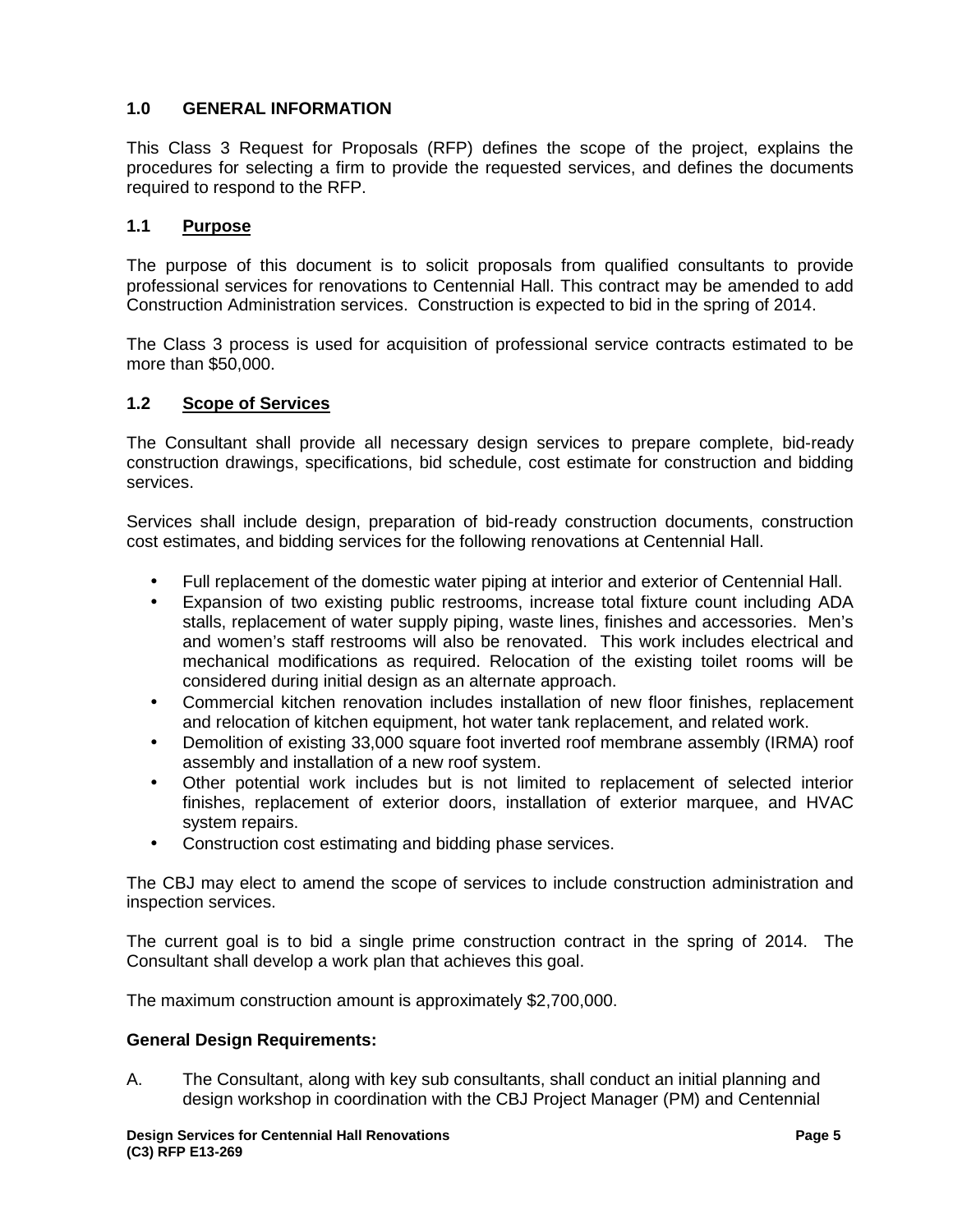Hall staff. The purpose of the initial workshop will be to discuss and confirm project scope, schedule, and budget.

- B. The Consultant shall conduct at least four (4) design coordination meetings with the PM and Centennial Hall personnel including a workshop at the conclusion of Schematic design, and general coordination meetings at the conclusion of 35% documents, 65% documents, and 95% construction documents. In addition to the prime consultant, key sub consultants including civil, structural, mechanical, and electrical engineers shall, at a minimum, attend the schematic design workshop, 65% documents and 95% construction documents coordination meetings. The primary purpose of these meetings will be to ensure that the design is responsive to the Owner's needs.
- C. The Consultant shall work with the PM to develop project designs which respond to the total project budget of \$3,775,000. The Consultant shall prepare and submit to the PM a preliminary construction cost estimate after the Schematic Design workshop. The PM shall be kept informed of design modifications to the original scope which result in cost increases to the original construction estimate. An upgrade of the construction estimate shall be submitted at the conclusion of each phase.
- D. The Consultant shall ensure that the design remains in conformity with the approved construction budget. If the construction low bid amount is greater than 10% higher than the approved construction budget, the Consultant shall redesign the project to conform to the estimated construction budget at no additional charge to the City.
- E. The Consultant shall submit to the PM with the 95% construction documents submittal an estimated construction schedule identifying proposed substantial completion date, lead times for major procurement items, estimated time duration of primary construction segments, and any mandated shutdowns.
- F. The Consultant shall research all available as-built drawings and specifications as required to determine existing site conditions, existing easements that may affect the work, and existing utility locations. The Consultant shall field-verify any such information used in the design.
- G. The Consultant shall conduct all necessary field surveys for design, including a comprehensive as-built survey with elevations and field-located public and private utilities giving particular attention to potential conflicts with all utilities, and to surface and subsurface drainage from adjacent properties.
- H. The Consultant shall assist the CBJ Engineering Department in acquiring all required federal, state, and local permits for construction which result from the Consultant's design. The Consultant shall notify the PM early in the design process of any potential permits. The Consultant shall obtain the PM's approval before finalizing any designs requiring permits. The Consultant shall assist the PM in preparing any legal documents or permit applications by providing boundary descriptions and drawings.
- I. The Consultant shall be responsible for providing all required information and drawings necessary to obtain the Building Permit. The Consultant shall assist the PM in providing all requested information to the CBJ Permit Center in order to determine code, zoning, and permitting compliance. Permit fees will be paid by the CBJ.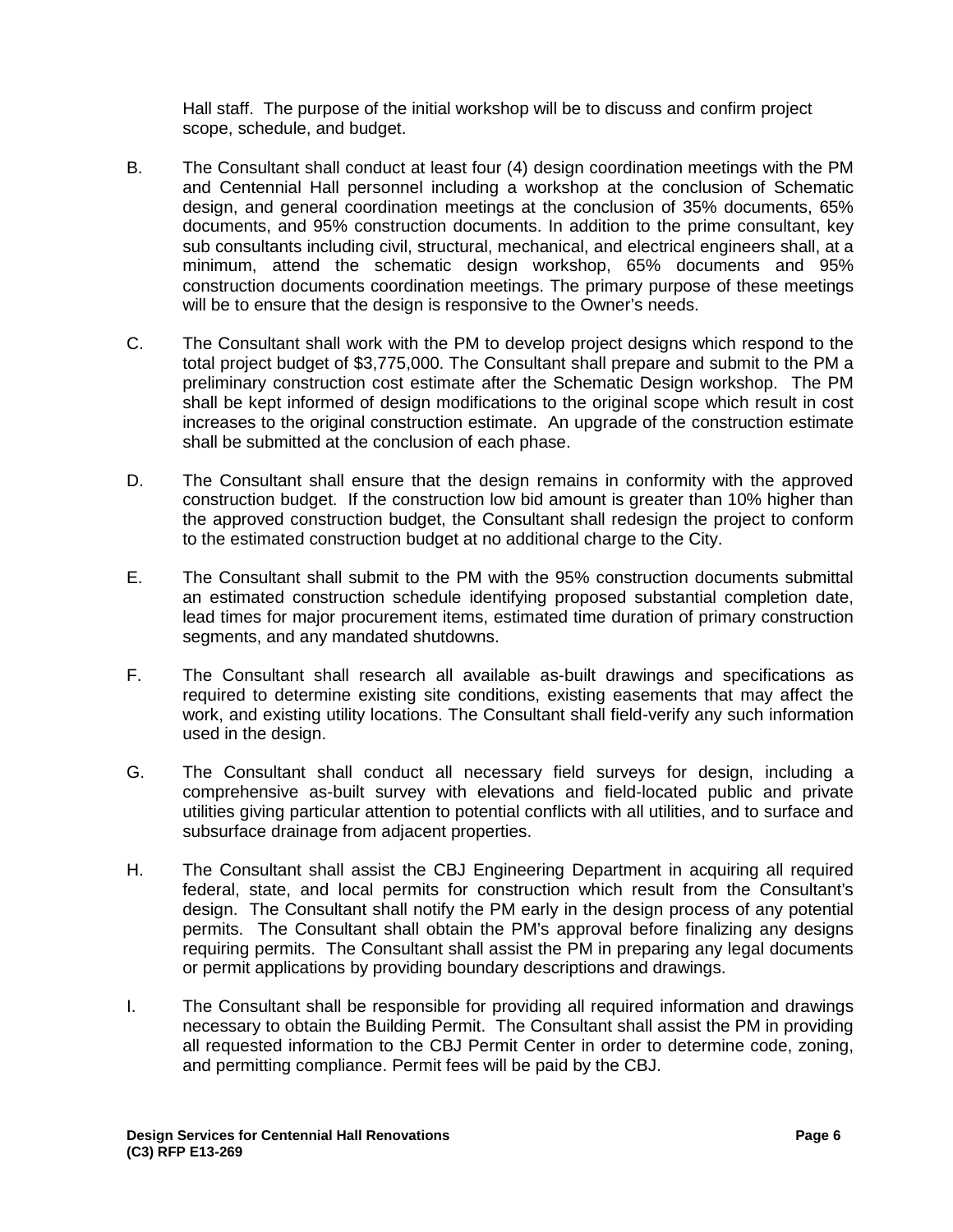- J. The Consultant shall provide consulting services through the bid and award phase to answer questions referred by the Contract Administrator. The Consultant shall attend the Pre-Bid Conference, keeping appropriate notes thereof, and, in cooperation with the CBJ Engineering Department, immediately prepare any addenda resulting therefrom for issuance by the City.
- K. Bid-ready drawings and technical specifications shall be submitted as described below.

## **Bid-Ready Construction Document Submittal**

All contract documents submitted by the Consultant shall conform to current CBJ Engineering Department construction contract format and procedures. For Architectural design, the CBJ Engineering Department uses MasterSpec and utilizes the following 3- Part Section format: Part 1 – General; Part 2 – Products; Part 3 – Execution. Within Parts, the headings and paragraph sub-levels are designed as follows: 1) Part Number.Ascending Number; 2) Capitalized Letter (ascending); 3) Number (ascending); 4) Non-capitalized letter (ascending). Or federal specs?

 $\triangleright$  The CBJ will prepare Division 0 – Bidding and Contract Requirements and Division 1 – General Requirements of the contract specifications, excluding the following sections that the Consultant shall provide if applicable to the project:

Section 00005 – Table of Contents (include Drawing index) Section 00310 – Bid Schedule Section 00852 – Permits Section 00853 – Standard Details Special Provisions – if the Standard Specifications for Civil Engineering Projects and Subdivision Improvements December, 2003 Edition with current errata sheets (Standard Specifications) document is referenced.

These "boilerplate" specifications of Division 0 sections are available electronically for Consultants to modify. It is strongly encouraged that the Consultant contact the CBJ Engineering Contracts office to obtain current versions of these specification sections. Additionally, the Consultant shall promptly notify the CBJ Project Manager of any required changes to other Division 0 sections that are specific to the project, including but not limited to, Section 00800 – Supplemental General Conditions.

The Consultant will review the Standard Specifications and prepare a Special Provisions section modifying it as needed for the project.

In addition to preparing the Special Provisions, the Consultant is responsible for preparation and timely submission of all Technical Specifications required for the project. Industry specifications or references that are mentioned in the specifications provided by the Consultant shall, upon request, be made available for review by the CBJ Project Manager.

 $\triangleright$  Bid-ready construction documents shall be submitted in the following hard copy and electronic formats. Electronic files shall be submitted on a CD and clearly labeled as to its contents.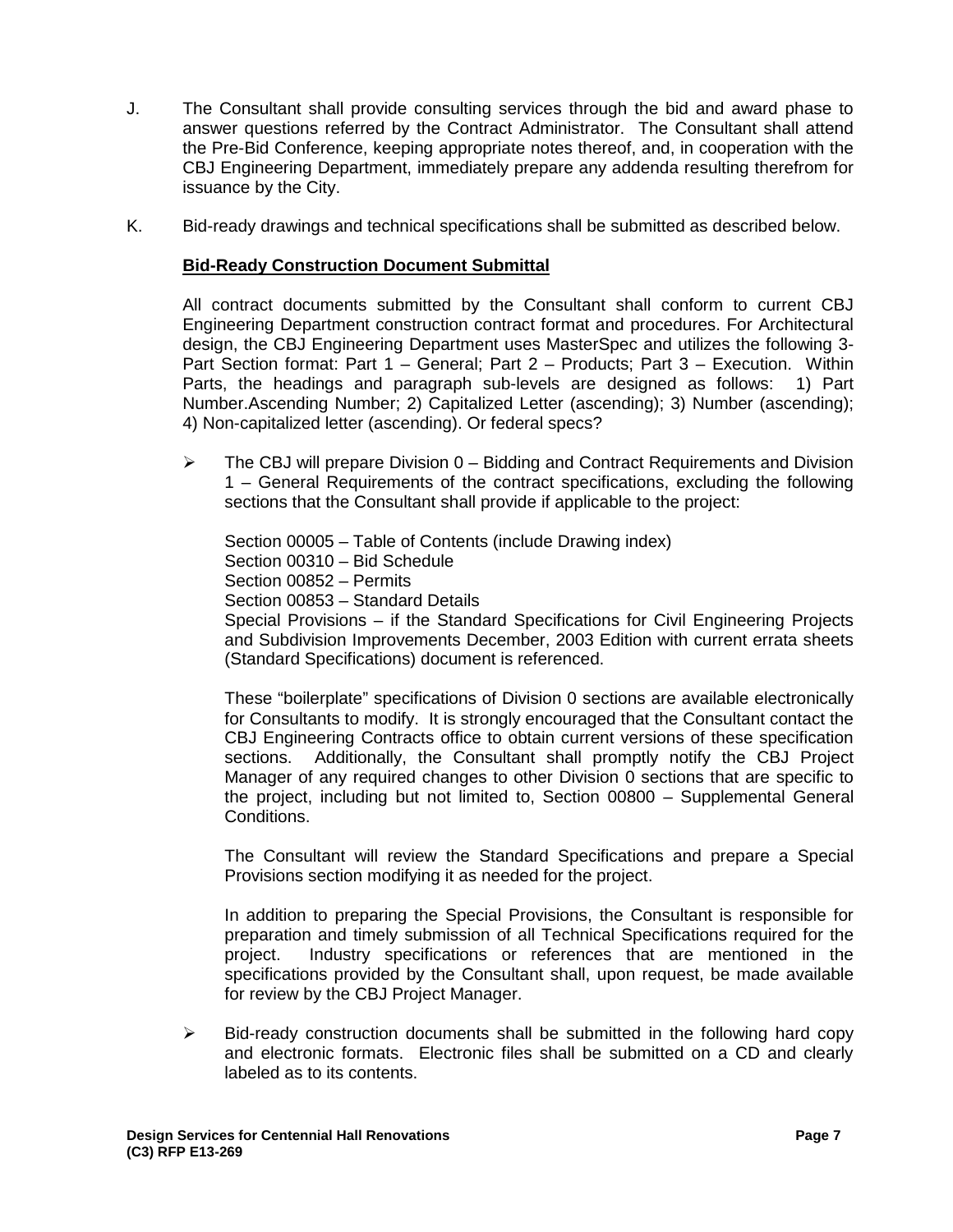- One set of 8 1/2"X11" print-ready (hard copy) technical specifications
- One set of 11"X17" print-ready (hard copy) signed, stamped drawings
- Electronic copy of technical specifications in Word and PDF format
- Electronic copy of all stamped, signed drawings, individually saved as PDF-formatted files formatted to print on 11"X17" paper.
- $\triangleright$  Within ten calendar days following the date of the bid opening, the Consultant shall submit the following electronic and hard copy drawings and specifications, conformed to *integrate all addenda* items in the following format. Electronic files shall be submitted on a CD and clearly labeled as to its contents.
	- Electronic copy of technical specifications in PDF format
	- Electronic copy of all stamped, signed drawings in PDF format, one set formatted to print on 11"X17" paper and one set formatted to print on 22"X34" paper
	- Electronic copy of all drawings in AutoCAD format
	- One set of drawings, reproducible to photocopy, on laser quality 11"X17" printed paper with signature on stamps
	- One set of full size drawings, reproducible by photocopy, on laser quality 22"X34" printed paper with signature on stamps
- $\triangleright$  The font size on the 11"X17" drawings shall not be less than 10. All drawings and details shall have bar scales. All final design drawings shall be stamped and signed by a professional licensed for the given type of work in the State of Alaska.

All electronic documents shall be created using AutoCAD 2008 or 2010 and Word 2010. If a more current version of AutoCAD is used to create drawings, all files need to be saved down to version 2008 at the latest. The DWG files shall be saved in a manner such that an 11"X17" size copy can be plotted immediately when the file is opened in AutoCAD without executing any intermediate commands. The Consultant shall bind all external references, if used, and shall ensure that any blocks are in working order. All "plot style" configuration files required to produce an exact replica of the submitted hard copies shall be included. Viewports in DWG files shall be locked to ensure that the scale remains accurate. In order to condense DWG files to their most efficient size, each file should be purged of all blocks, dim styles, layers, line types, plot styles, shapes, table and text styles that are not being used in the DWG. No files shall be compressed.

The site of the work is located at Centennial Hall Convention Center, 101 Egan Drive in Juneau, Alaska.

## **1.3 Completion**

Bid-ready drawings, specifications and construction estimate shall be completed by February 1, 2014.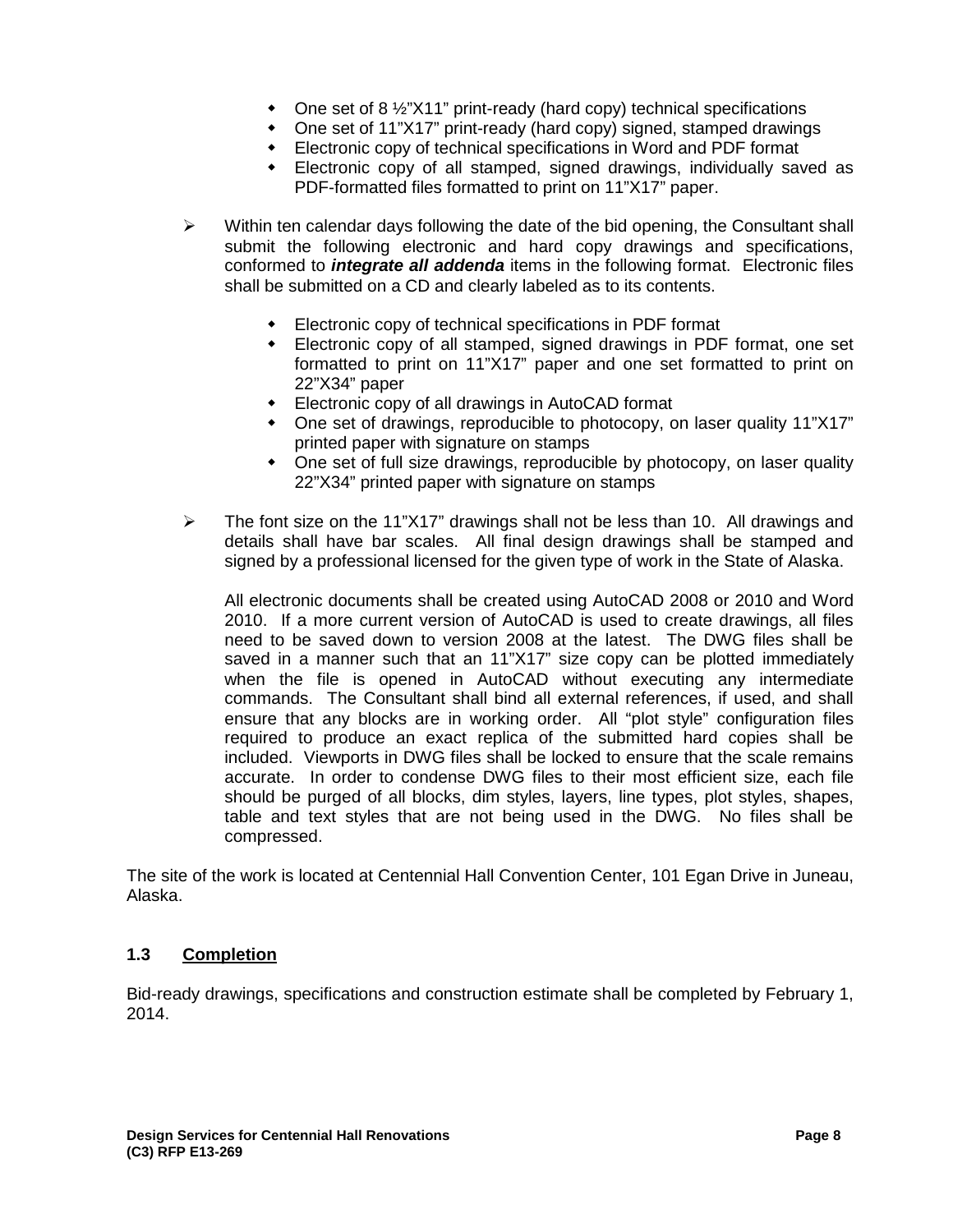# **1.4 Background**

Juneau is Alaska's Capital City. The CBJ municipal offices are located at 155 South Seward Street, Juneau, Alaska 99801. The Engineering Department is located on the 3rf Floor of the Marine View Center, 230 South Franklin Street, Juneau, Alaska.

## **1.5 Questions**

Questions regarding this proposal should be directed to:

Jennifer Mannix, Contract Administrator City and Borough of Juneau ENGINEERING DEPARTMENT Marine View Center – 3<sup>rd</sup> Floor Marine View Center – 3<sup>rd</sup> Floor **email:** <u>Jennifer\_mannix@ci.juneau.ak.us</u><br>230 South Franklin Street **by Elephone:** (907) 586-0873 Juneau, Alaska 99801 **Fax:** (907) 586-4530

230 South Franklin Street **Telephone:** (907) 586-0873

Office hours are 8:00 a.m. to 4:30 p.m. local time, Monday through Friday.

## **1.6 Standard Contract Language**

Attached to this RFP is the CBJ's standard contract (Attachment 1) which should be carefully reviewed by proposers, as it is the form of agreement that the CBJ intends that the selected Consultant sign in the event of acceptance of its proposal.

## **2.0 Rules Governing Competition**

#### **2.1 Pre-Proposal**

Proposers should carefully examine the entire RFP and any addenda thereto, and all related materials and data referenced in the RFP. Proposers should become fully aware of the nature of the services requested and the conditions likely to be encountered in performing the services.

## **2.2 Proposal Development**

The content of proposals will be kept confidential until the selection of the Consultant is publicly announced. All materials submitted in response to this RFP will become the property of the CBJ. One copy shall be retained for the official files of the Engineering Department and will become public record after announcement of the successful Proposer. The CBJ will not return proposals to the Proposer. The CBJ reserves the right to reject any or all proposals. Proposals are to be prepared in such a way as to provide a straightforward, concise delineation of the Proposer's capabilities to satisfy the requirements of this RFP. Emphasis should be concentrated on conformance to the RFP instructions, responsiveness to the RFP requirements, and on completeness and clarity of content.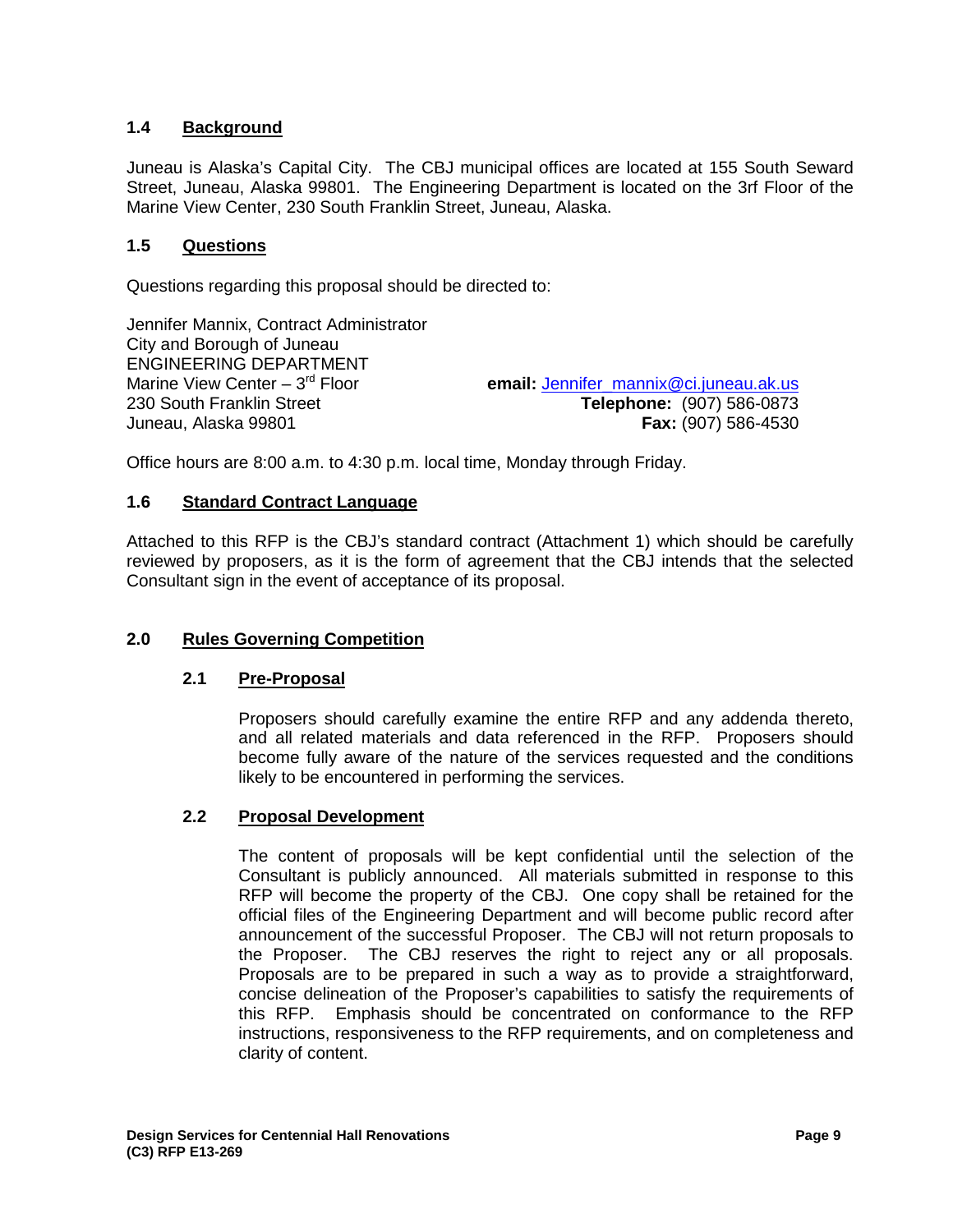This solicitation does not commit CBJ to select any Consultant(s) for the requested services. All costs associated with the respondents' preparations, submission and oral presentations (if applicable) shall be the responsibility of the Proposer.

All proposals must be signed. Proposals must be received in the number of copies stated in the RFP no later than the date and time specified in the cover letter. All copies of the proposals must be under sealed cover and plainly marked. Proposals not received by the date and time specified in the cover letter will not be considered.

# **3.0 PROPOSAL CONTENT REQUIREMENTS**

To achieve a uniform review process and obtain the maximum degree of comparability for the Selection Committee, proposals should be organized in the manner specified below:

## **3.1 Title Page**

Show the RFP subject, the name of the firm, address, telephone numbers, and name of contact person and date of submission.

## **3.2 Table of Contents**

Clearly identify the materials by selection and page number.

## **3.3 Letter of Transmittal**

Limit to one or two printed pages.

- 3.3.1 Briefly state the firm's understanding of the proposal requirements and summarize your capability to meet same.
- 3.3.2 Give names of the person(s) who will be authorized to represent the firm, their title(s), address(es) and telephone number(s).
- 3.3.3 The transmittal letter must be signed by a representative who has authority to bind the firm. Name and title of the individual signing the proposal must be printed below or adjacent to the signature.
- 3.3.4 *Acknowledge receipt of all addenda.* Failure of to acknowledge addenda may result in the proposal being considered non-responsive and subject to rejection.

#### **3.4 Scope of Services an Work Plan**

- 3.4.1 Discuss the Scope of Services and how to the firm will provide the desired services. Include a statement of approach and methodology for accomplishing the requested services.
- 3.4.2 Provide a work plan which includes a proposed project schedule. This schedule should identify major tasks and critical components of the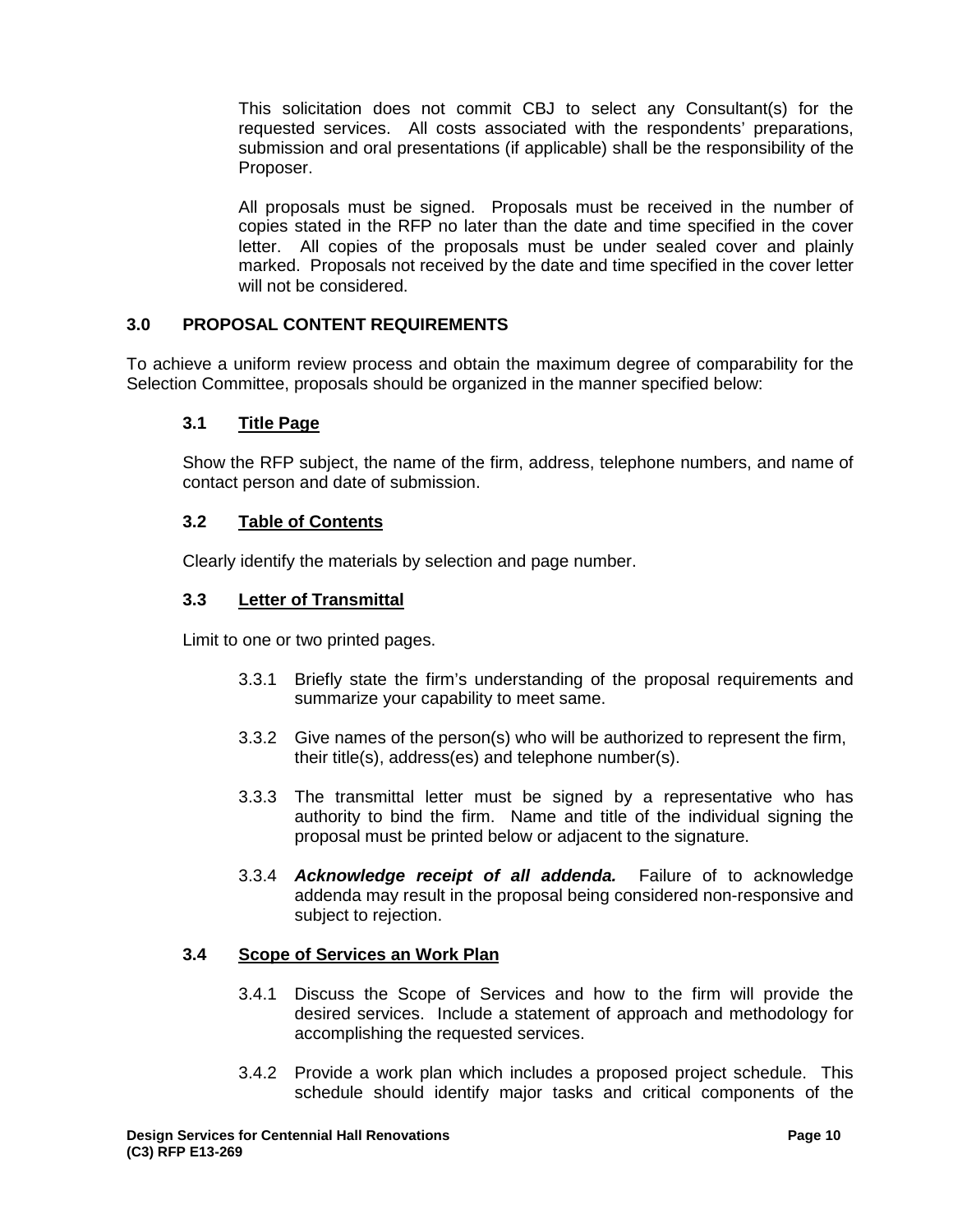project. If the Consultant's team anticipates delays or problems with the design schedule, describe these issues in detail.

3.4.3 Discuss the incorporation of this project into the firm's current workload and the ability of the Consultant's team to meet the project schedule. Provide a staff schedule, identifying primary personnel and subconsultants and how their proposed work schedule during different phases of the project. How much priority can/will this project be given?

## **3.5 History and Experience**

- 3.5.1 Provide company names, individual contacts, and telephone numbers of references for at least two similar projects which are of the same general concept requested in this RFP.
- 3.5.2 Provide general background information on the firm including specialized experience, capabilities, and unique qualifications in the field. This should include information outlining the firm's experience in the specific professional services requested.

## **3.6 Proposer's organization and Personnel Qualifications**

- 3.6.1 Describe the organizational structure of the Consultant team for this project with an organizational chart or other diagrammatic explanation. Describe how this project fits into the firm's over-all organization.
- 3.6.2 Specify the project manager and other personnel who will be directly providing services for the CBJ in various areas of the described project and state their position. The names, titles and resumes of listed personnel should be provided. Please indicate the experience of each member specifically as it applies to this type of project.

#### 3.7 **Firm's Hourly Rates**

Evaluation will include the hourly rates of pay for personnel to be used on this project. Include a list of reimbursable expenses typical for this type of project. Hourly rates shall include all markups and multipliers. Hourly rates shall remain in effect for the life of the contract with no increases.

#### **3.8 Licenses**

Professional registration (Engineer/Architect/Land Surveyor/Landscape Architect) in the State of Alaska at the time of proposal submission is required (Alaska Statute 08-48-281).

If a corporate license is held, the professional licensed in the State of Alaska (in order to obtain a corporate license) must be in responsible charge of the project, as well as the professional stamping the work.

All survey work involving property or boundary surveys must be stamped by a Professional Land Surveyor licensed in the State of Alaska.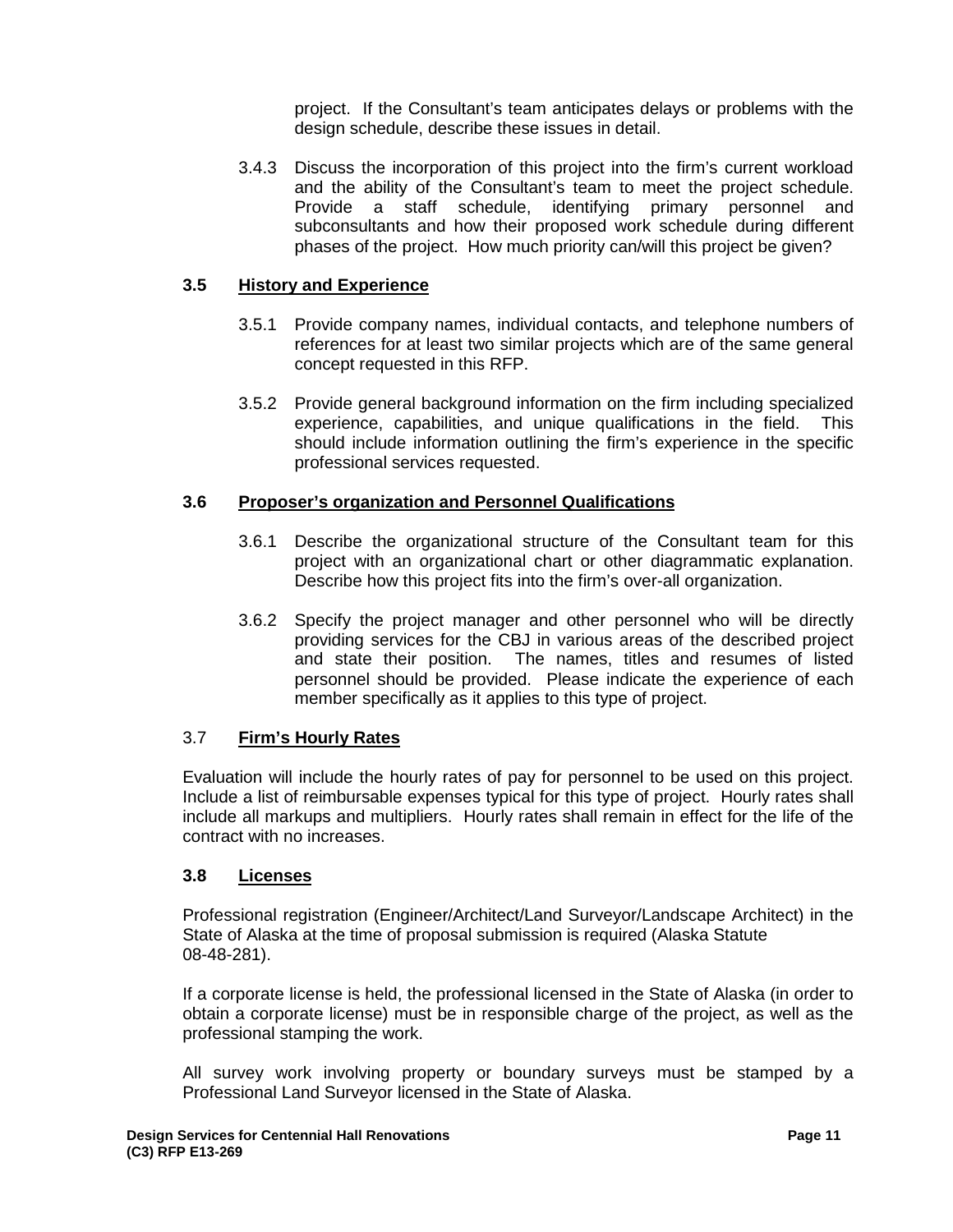All reports prepared by a registered professional licensed in the State of Alaska must be stamped by the registered professional.

The proposal must include a statement indicating that all required corporate, all required professional occupational licenses and all other necessary licenses/certifications are currently held. License/certification numbers must be provided.

## **4.0 EVALUATION OF PROPOSALS**

#### **4.1 Criteria**

Proposals will be evaluated and scored, using the criteria on the EVALUATION/RANKING page, found at the end of this document, in order to ascertain which proposal best meets the needs of the CBJ. The items to be considered during the evaluation and the associated point values are located on the EVALUATION/RANKING sheet at the end of this RFP.

## **4.2 Evaluation Data**

The evaluation Data discussed below is the presented in an effort to delineate what criteria will be used to score proposals. Please do not include a separate section in your proposal for Evaluation Data. Much of the information discussed and requested below should be included in the proposal as part of the Proposal Content Requirements discussed in SECTION 3.0 of this RFP.

#### 4.2.1 Proposed Method to Accomplish the Project

a. Work schedule and methodology will be evaluated according to budget sensitivity, efficiency, completeness and pertinence of the tasks submitted by the Proposer, as well as the creativity and logic of the overall approach. The proposal should show interest and insight about this project.

#### 4.2.2 Organization, Capacity of Firm and Personnel Qualifications

- a. Evaluation will be made of the Proposer's organization and the ability to perform the desired services within the established schedule.
- b. Evaluation will be made based on proposed personnel, their relevant qualifications and experience, and their proposed scale of involvement.

#### 4.2.3 Relevant Experience and Past Record of Performance

Evaluation will be made of the Proposer's experience with projects of similar scope and scale, as well as other projects with the CBJ, other government agencies and private industry.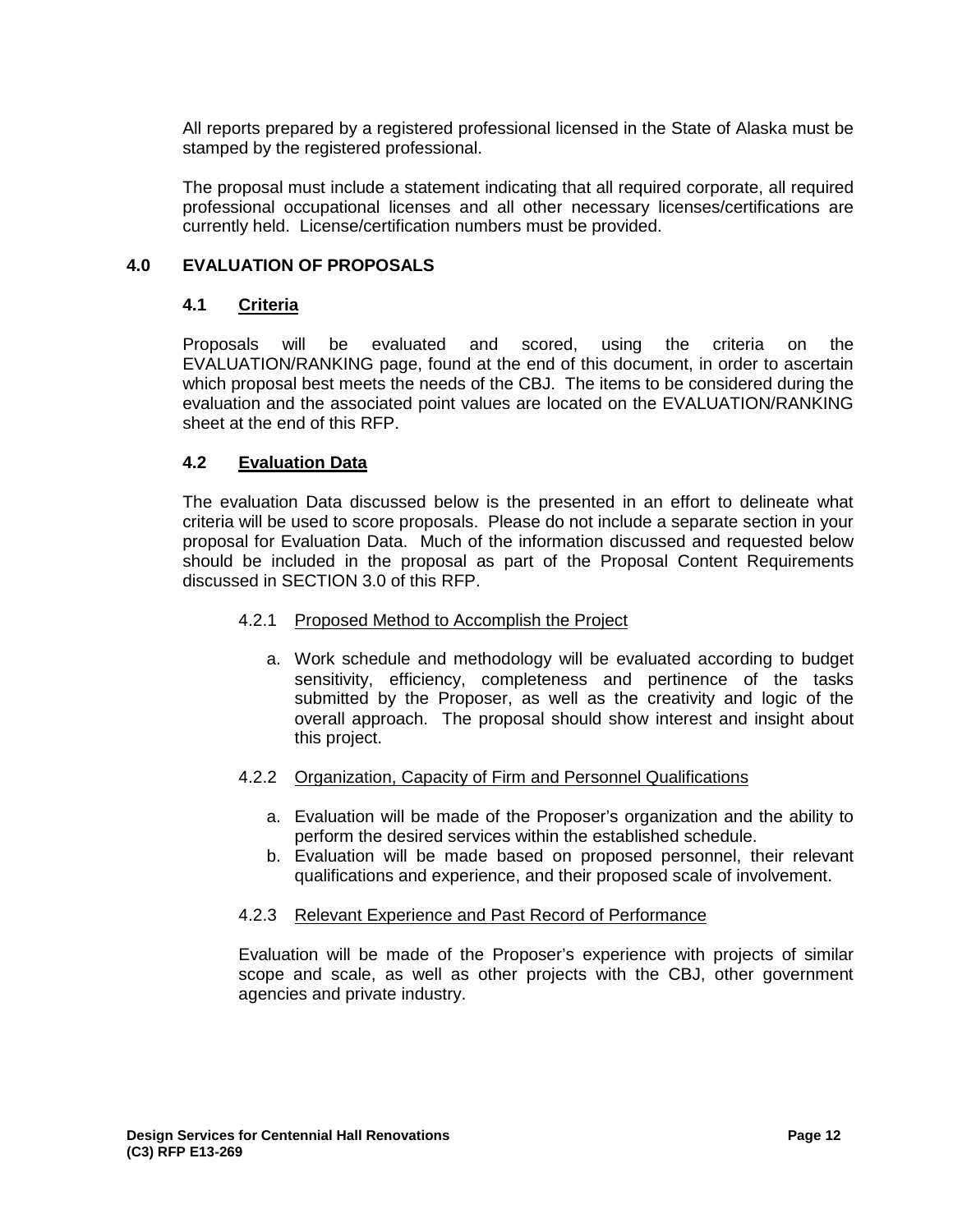# 4.2.4 Firm's Hourly Rates

Evaluation will be made on the proposed hourly rates of pay for personnel to be used on this project.

## 4.2.5 Quality of the Proposal

Is proposal clear and concise? Is proposal responsive to the needs of the project? Evaluation will include the clarity and professional quality of the document(s) submitted.

#### 4.2.6 Juneau Proposer according to **SECTION 7.0**

Prime Consultant meets Juneau Proposer requirements as stipulated in Section 7.0 – Juneau Proposer Points.

## **4.3 Evaluation Process**

Evaluation of the proposals will be performed by a committee selected by the City and Borough of Juneau. The intent of the CBJ is to make award based on written proposals.

## **5.0 SELECTION AND AWARD**

An evaluation committee will review, evaluate, score and rank proposals, in accordance with criteria identified below and the Evaluation/Ranking sheet located at the end of this RFP. Clarification of submitted material may be requested during the evaluation process. Interviews by telephone with top ranked Proposers may also be conducted at the discretion of the evaluation committee. If necessary, in-person interviews will be conducted. Finalists will be notified and informed of interview requirements. In the event of a tie in the ranking totals, only the raw scores of the Proposers who are tied will be totaled to determine the appropriate ranking. The successful Proposer will be invited to enter into contract negotiations with CBJ. Upon conclusion of successful negotiations and compliance with any pre-award obligations, award will be made in the form of a contract and a purchase order, if appropriate, will be sent to the Consultant.

#### **6.0 INSURANCE REQUIREMENTS**

The insurance requirements for this project are specified in Attachment 1 – Sample Contract, under Appendix C.

## **7.0 JUNEAU PROPOSER POINTS**

Juneau proposer points shall be awarded if the Proposer is determined to be a "Juneau proposer" meeting the criteria of CBJ's Purchasing Ordinance 53.50, Section 53.50.010. CBJ Ordinance 53.50 can be viewed electronically at the following internet address: www.juneau.org/law. *Note: The criteria for meeting Juneau Proposer requirements have changed. Please review the new requirements and contact the CBJ Engineering Department or Purchasing Division with any questions.*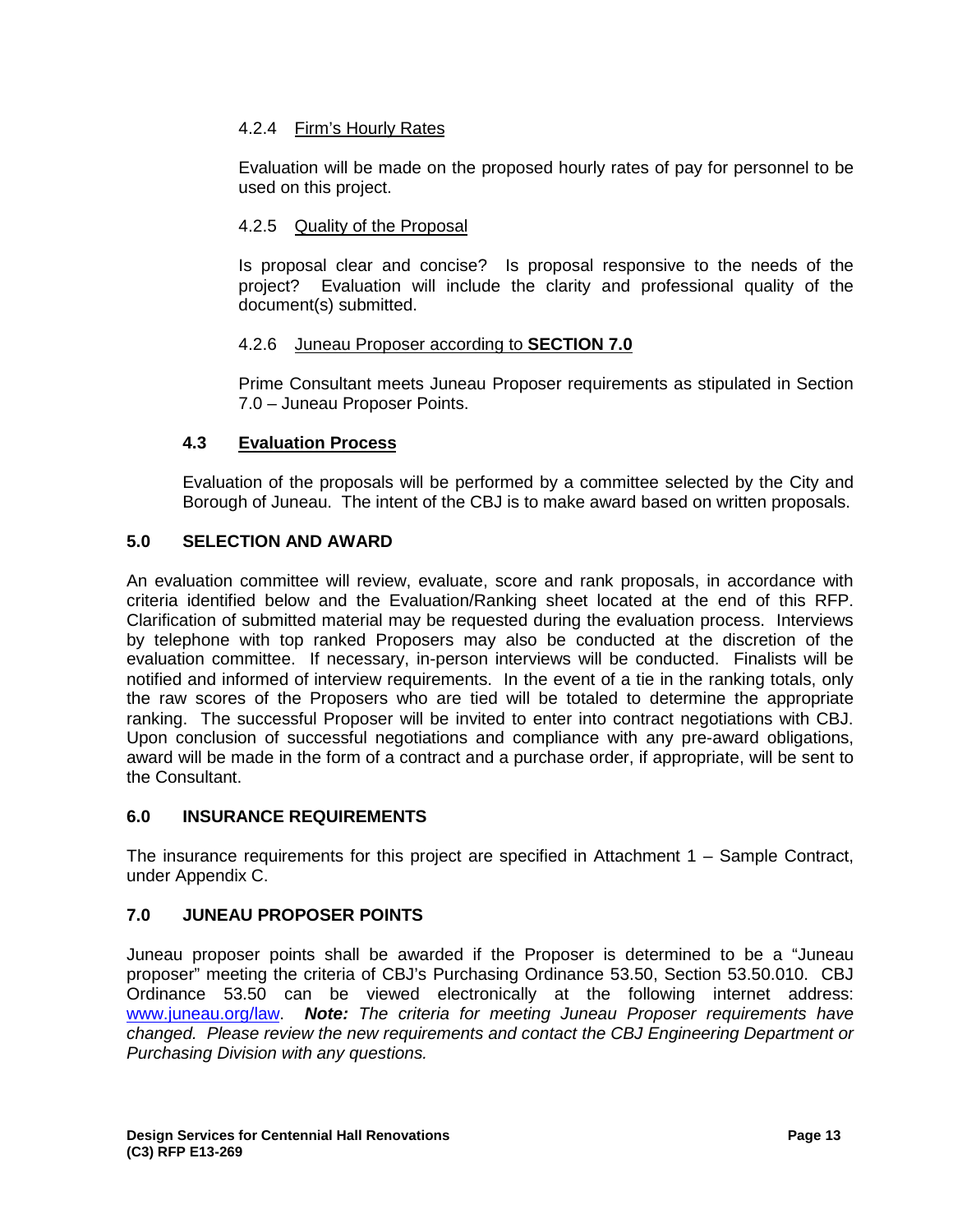A paper copy of the CBJ Purchasing Ordinance is available upon request from the CBJ Engineering Department or Purchasing Division.

# **8.0 PROTESTS**

The protest period begins with the posting of a notice of apparent successful proposer, in the CBJ Purchasing Division.

Protests shall be executed in accordance with CBJ Ordinance 53.50.062 PROTESTS and 53.50.080 ADMINISTRATION OF PROTEST. Copies of the ordinances describing protest procedures are available from the CBJ Purchasing Division, 155 South Seward Street, Juneau, Alaska. Questions concerning protests or protest procedures should be directed to the CBJ Purchasing Officer at 907-586-5258. CBJ Ordinance 53.50 can be viewed electronically at the following internet address: www.juneau.org/law.

## **9.0 CONSULTANT'S GOOD STANDING WITH CBJ FINANCE DEPARTMENT**

Consultants must be in good standing with the CBJ prior to award, and prior to any contract renewals, and in any event no later than *seven business days* following notification by the CBJ of intent to award. **Good standing** means: all amounts owed to the CBJ are current and the Consultant is not delinquent with respect to any taxes, fees, assessment, or other monies due and owed the CBJ, or a Confession of Judgment has been executed and the Consultant is in compliance with the terms of any stipulation associated with the Confession of Judgment, including being current as to any installment payments due; and Consultant is current in all CBJ reporting obligations (such as sales tax registration and reporting and business personal property declarations). Failure to meet these requirements may be cause for rejection of your bid. To determine if your business is in good standing, or for further information, contact the CBJ Finance Department's Sales Tax Division at (907) 586-5265 for sales tax issues, Assessor's Office at (907)586-0930 for business personal property issues, or Collections Division at (907) 586-5268 for all other accounts.

#### *Note: Juneau Proposer preference (7.0) has requirements regarding a firm's good standing with the City at the time a proposal is submitted. Please review the Purchasing Code cited.*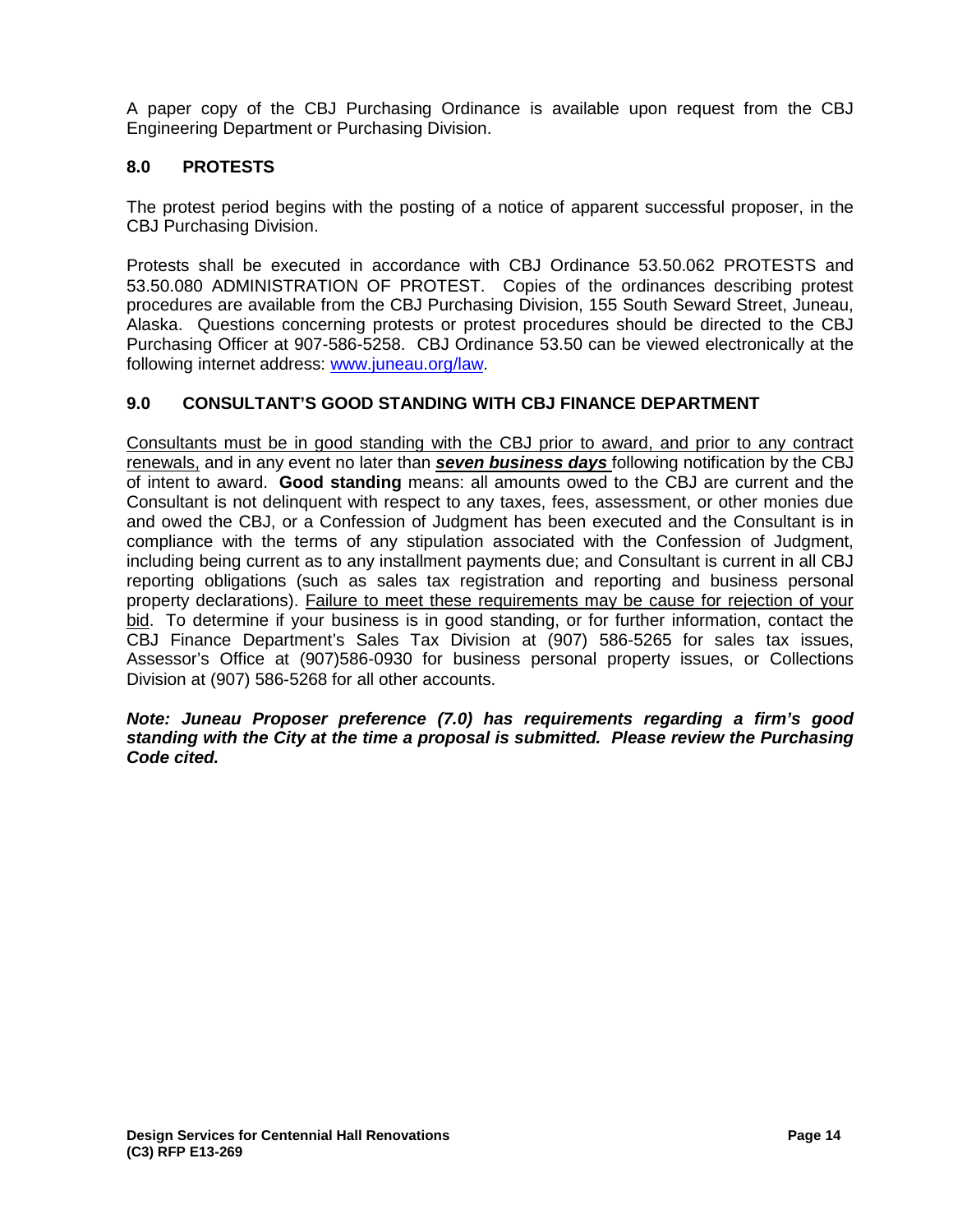**CONSULTING FIRM:**

**SCORED BY: DATE:**

# **EVALUATION/RANKING**

## **POINTS AWARDED**

|       |                                                                                        | <b>Points</b><br><b>Possible</b> | <b>Score</b> |
|-------|----------------------------------------------------------------------------------------|----------------------------------|--------------|
| 4.2.1 | Proposed Method to Accomplish the Project                                              | $0 - 25$                         |              |
| 4.2.2 | Organization, Capacity of Firm and Personnel Qualifications                            |                                  |              |
|       | a. Organization and ability to perform services within desired<br>schedule             | $0 - 20$                         |              |
|       | b. Experience of proposed personnel and scale of<br>involvement                        | $0 - 20$                         |              |
| 4.2.3 | Relevant Experience and Past Record of Performance                                     | $0 - 20$                         |              |
| 4.2.4 | <b>Proposed Hourly Rates</b>                                                           | $0 - 5$                          |              |
| 4.2.5 | <b>Quality of Proposal</b>                                                             | $0 - 5$                          |              |
|       | The Engineering Contract Administrator will assign points for<br>criterion 4.2.6 below | Subtotal                         |              |
| 4.2.6 | Juneau Proposer (according to SECTION 7.0)                                             | $0$ or $5$                       |              |
|       | <b>TOTAL POINTS</b>                                                                    | 100                              |              |
|       | <b>INDIVIDUAL RANKING</b>                                                              |                                  |              |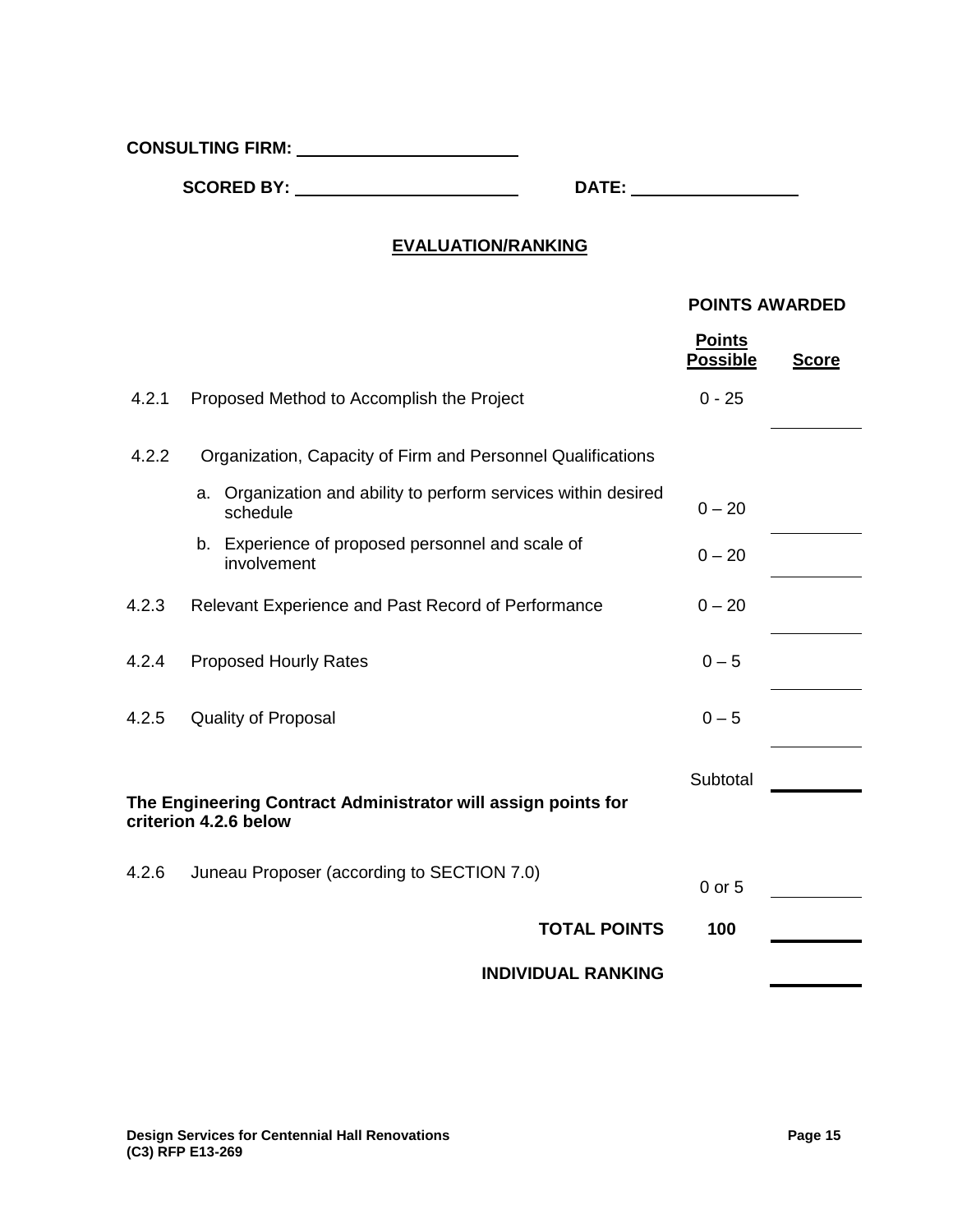

# **ATTACHMENT 1**

## **PROFESSIONAL SERVICES CONTRACT Design Services for Centennial Hall Renovations Contract No. RFP E13-269**

**This Agreement** is entered into by and between the City and Borough of Juneau, Alaska<br>
("City"), and company name ("City"), and  $\frac{\text{company name}}{\text{phone and fax}}$  ("Consultant"). address is \_\_\_\_\_\_\_\_\_\_\_\_\_\_\_\_\_\_\_\_\_\_ phone and fax

## *Witnesseth:*

- *Whereas,* the City desires to engage the Consultant for the purpose of rendering certain professional services, and
- *Whereas*, the Consultant represents that it is in all respects licensed and qualified to perform such services;

*Now, Therefore, the parties agree as follows:* 

**1. CONTRACTUAL RELATIONSHIP.** The parties intend that an independent Consultant/City relationship will be created by this Contract. City is interested only in the results to be achieved, and the conduct and control of the work will lie solely with the Consultant. Consultant is not considered to be an agent or employee of  $/$ City $/$ for) any purpose, and the employees of Consultant are not entitled to any benefits that City provides for City's employees. It is understood that the City does not agree to use the Consultant exclusively. It is further understood that the Consultant is free to contract for similar services to be performed for others while it is under contract with the City.

2. SCOPE OF SERVICE. The Consultant shall carry out in a professional and prudent manner all of the services required by the Contract. These services include  $\frac{d}{dt}$  of the services described in Appendix A. Consultant will diligently proceed with the Scope of Services, and will provide such services in a timely manner.

## **3. PERSONNEL, EQUIPMENT, SUPPLIES, AND LICENSES.**

- (A) Except as noted in Appendix A, the Consultant represents that it has or will secure at its own expense all personnel, equipment, and supplies required in performing the services under this Contract.
- (B) All of the services required hereunder will be performed by the Consultant or under its supervision.
- (C) None of the work or services covered by this Contract shall be subcontracted without prior written approval of the Contract Administrator.
- (D) Consultant warrants that it is fully licensed under all applicable local, state, and federal laws to perform the services to be provided hereunder.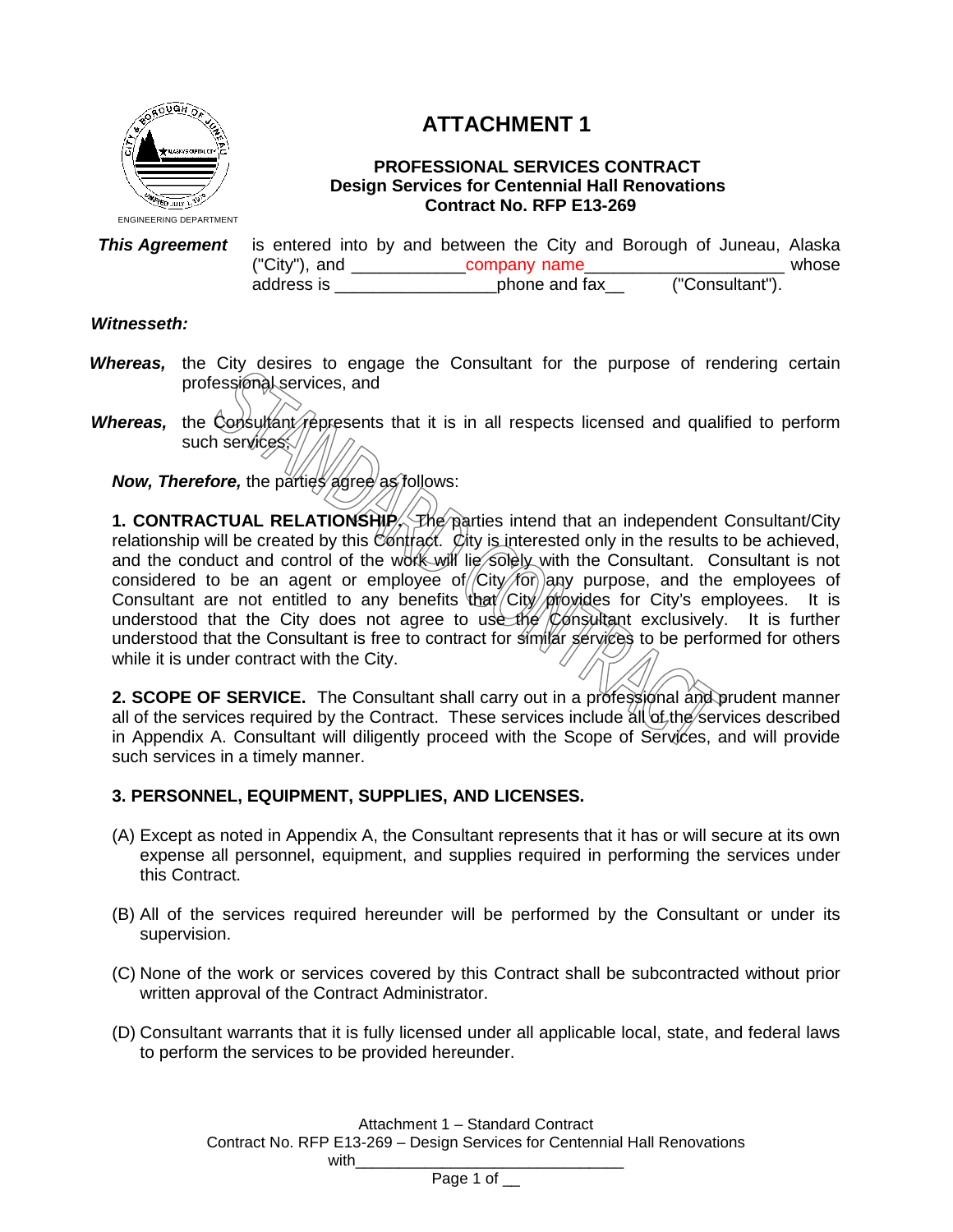**4. TIME OF PERFORMANCE.** The services of the Consultant are to commence after the execution of the Contract and issuance of Notice to Proceed and Purchase Order. All work shall be completed no later than the time specified in Appendix A. Amendment to this Contract may be made upon mutual, written agreement prior to the contract expiration date.

**5. REPORTING.** Except as authorized within Appendix A, the City's primary representative for this Contract shall be \_\_\_\_\_\_\_\_\_\_\_\_\_\_\_\_\_\_\_. The City Manager shall be an alternate representative. The City shall not be liable for Consultant's expenses incurred in reliance on directions received from any other municipal officer or employee. The Consultant's representative shall be

**6. COMPENSATION.** The City agrees to pay the Consultant according to the schedule attached as Appendix B. The Consultant's estimated fee schedule is attached to Appendix B.

**7. TERMINATION OF CONTRACT FOR CAUSE.** If, through any cause, except causes beyond the control of the Consultant, the Consultant shall fail to fulfill in a timely and proper manner its obligations under this Contract; or if the Consultant shall violate any of the covenants, agreements, or stipulations of this Contract, the City shall have the right to terminate this Contract by giving written  $m$  to the Consultant of such termination and specifying the effective date thereof, at least ten days before the effective date of such termination. In that event, all finished or unfinished documents, or other data, in whatever form, prepared by the Consultant under this Contract shall, at the option of the City, become its property, and the Consultant shall be entitled to receive just and equitable compensation for any satisfactory work completed on such documents and materials, not to exceed the Contract amount.

**8. TERMINATION FOR CONVENIENCE OF CITY.** The City may terminate this Contract at any time by giving written notice to the Consultant of such termination and specifying the effective date thereof, at least thirty days before the effective day of such termination. In that event, all finished or unfinished documents and other materials as described  $\hat{n}/\hat{p}$ aragraph 7 above shall, at the option of the City become its property, and the Consultant will be paid an amount not to exceed the sum set forth in Appendix B for work satisfactorily completed on or before the date of termination, less payments of compensation previously made.

**9. CONTRACT AGREEMENT.** All parties mutually agreed to the terms of this Contract. The Contract should not be construed in favor of or against any party. This Contract contains the entire agreement between the parties; there are no other promises, terms, conditions, or obligations other than those contained herein; and this Contract shall supersede all previous communications, representations or agreements, either oral or written, between the parties.

**10. CHANGES.** The City may, from time to time, require changes in the scope of services to be performed under this Contract. Such changes, including any increase or decrease in the amount of the Consultant's compensation, must be mutually agreed upon in writing before they will be regarded as part of this Contract.

**11. EQUAL EMPLOYMENT OPPORTUNITY.** The Consultant will not discriminate against any employee or applicant for employment because of race, color, religion, sex, or national origin.

Attachment 1 – Standard Contract **12. CONFLICTS OF INTEREST.** Consultant agrees that no employee of the City who has exercised or will exercise any authority over the specifications, procurement, supervision or payment for this Contract, and no member of the employee's immediate family, has had or will have any direct or indirect financial interest in this Contract. If the Consultant learns of any such

Contract No. RFP E13-269 – Design Services for Centennial Hall Renovations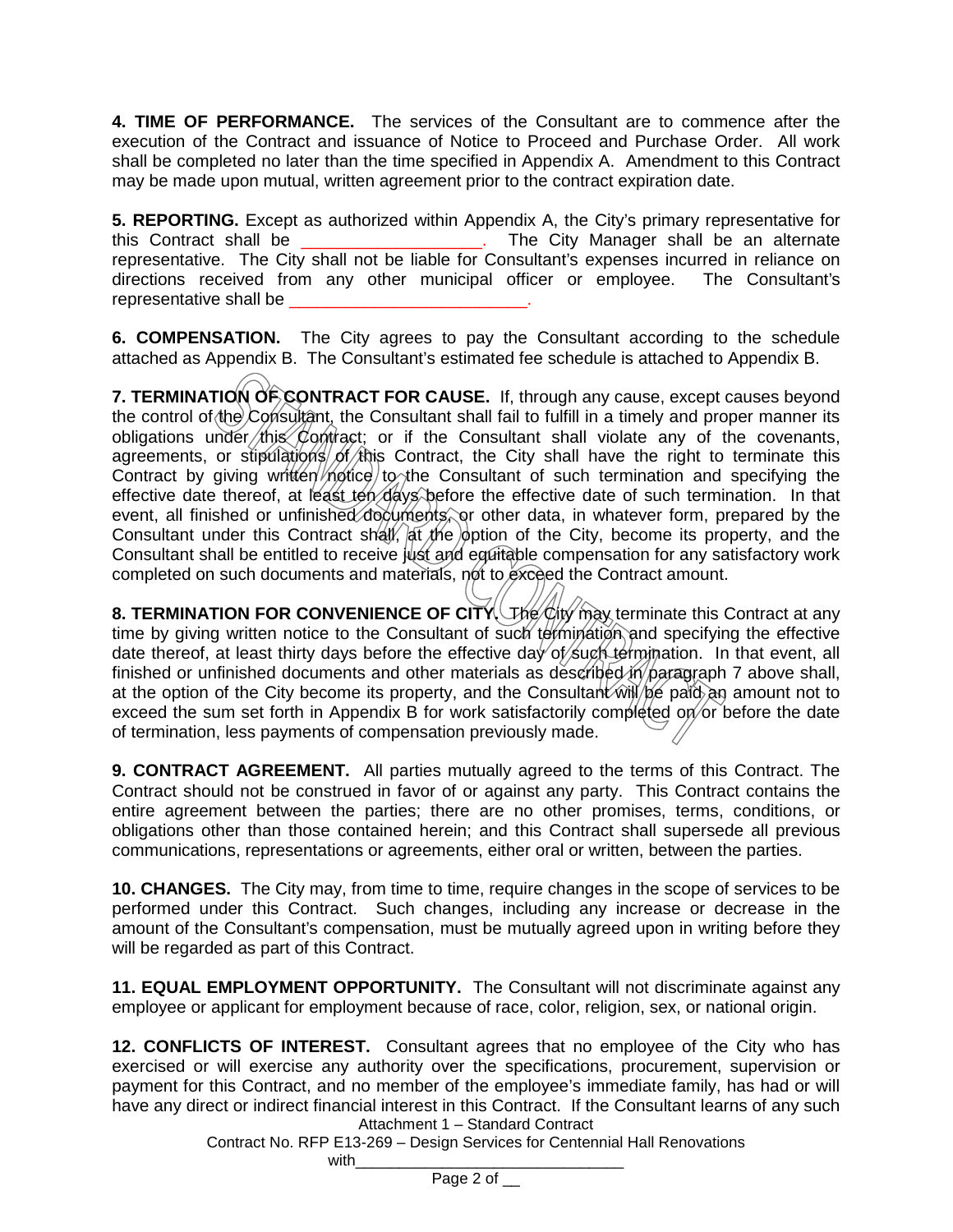interest, the Consultant shall without delay inform the City Attorney or one of the officers specified in Paragraph 5.

**13. ETHICS.** Consultant shall discharge its duties fairly, impartially and maintain a standard of conduct that competently serves the City and the interests of the City. Consultant shall at all times exercise unbiased judgment when performing its duties under this contract.

**14. PUBLIC RELATIONS.** Consultant shall issue press releases, respond to press inquiries, make public speeches, appear on broadcast media or otherwise engage in public relations regarding the project only with the specific approval of the CBJ Project Manager.

**15. ELECTED OFFICIALS.** The Consultant shall respond to project-related inquiries from elected officials by providing impartial, factual information, but shall not initiate contact or attempt to persuade an elected official to agree with any viewpoint or to take any official action. The Consultant will promptly notify the Project manager of any request by an elected official for project-related information.

16. ASSIGNABILITY. The Consultant shall not assign any interest in this Contract and shall not transfer any interest in the same without the prior written consent of the City; however, claims for money due or to become due to the Consultant from the City under this Contract may be assigned to a bank, trust company, or other financial institution without approval. Notice of any such assignment or transfer shall be furtished promptly to the City.

17. FINDINGS CONFIDENTIAL. Any information given to or prepared by the Consultant under this Contract which the City requests to be kept as confidential shall not be made available to any individual or organization by the Consultant without the prior written approval of the City.

**18. IDENTIFICATION OF DOCUMENTS.** All reports, maps, and other documents completed as a part of this Contract, other than documents exclusively for internal use within the City, shall carry a City notation or logo as directed by the City.

**19. PUBLICATION, REPRODUCTION, AND USE OF MATERIALS.** No services, information, computer program elements, reports or other deliverables which may have a potential patent or copyright value produced in whole or in part under this Contract shall be subject to copyright in the United States or any other country.

If a copyright applies by law to the work produced under this Contract, that copyright will either be signed over to the City or the City will be given unrestricted license to the copyright. The City shall have unrestricted license to publish, disclose, distribute, and otherwise use, in whole or in part, any reports, data, or other materials prepared under this Contract. If this Contract includes architectural and/or engineering design services, any use of the design features or details produced under this Contract on other City facilities will be at the City's risk.

**20. RECORDS.** During performance and after termination of this Contract, each party shall make available to the other party for inspection and copying, all records, whether external or internal, having any relevance to this Contract.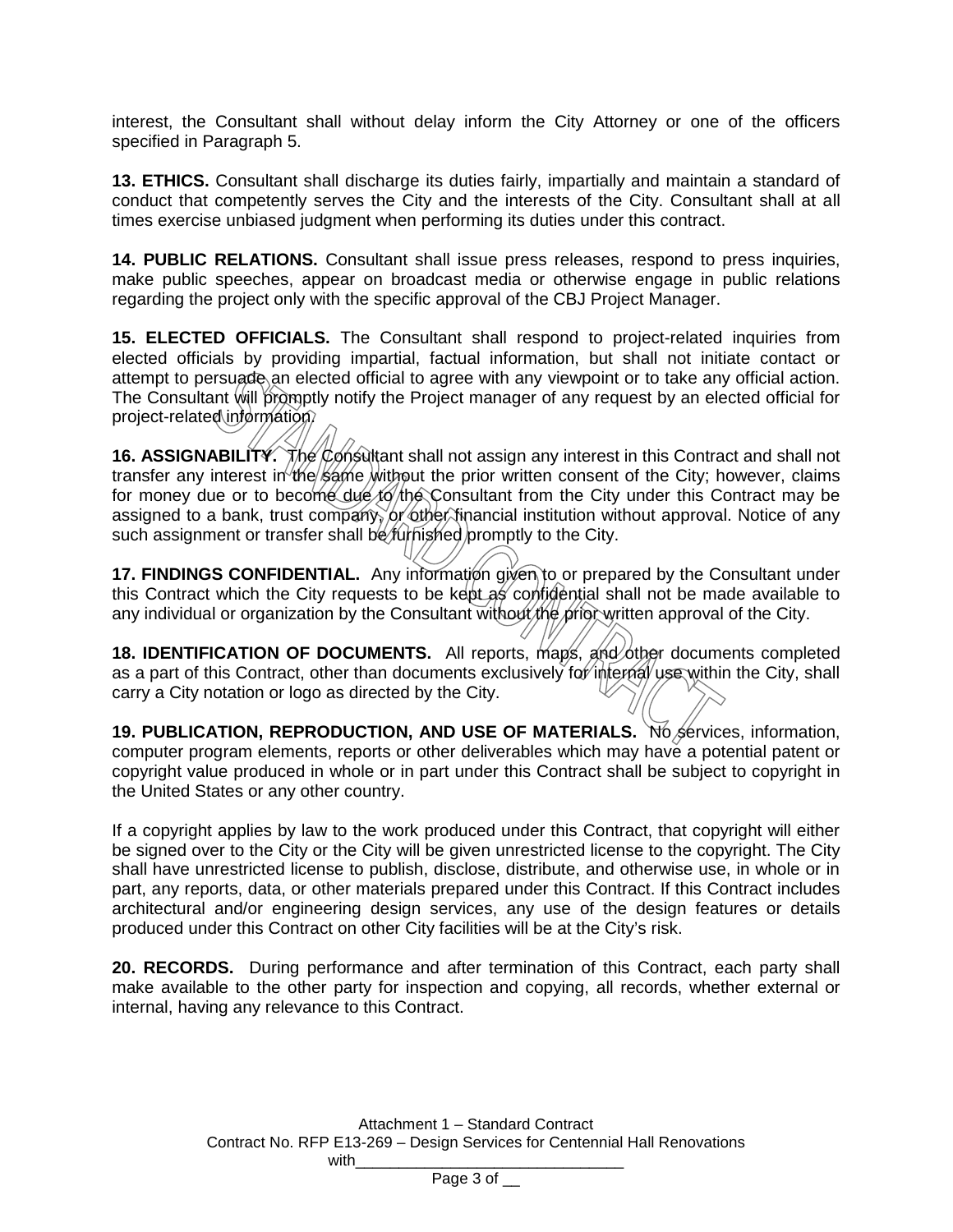**21. INSURANCE REQUIREMENTS.** The Consultant has secured and shall maintain insurance for the risks and in the amounts specified in Appendix C. The Consultant and its insurance carrier waive subrogation against the City, except Workers Compensation and Professional Liability.

**22. INDEMNIFICATION AND HOLD HARMLESS.** The Consultant agrees to defend, indemnify, and hold harmless CBJ, its employees, and authorized representatives, with respect to any action, claim, or lawsuit arising out of or related to the Consultant's negligent performance of this contract without limitation as to the amount of fees, and without limitation as to any damages, cost or expense resulting from settlement, judgment, or verdict, and includes the award of any attorney's fees even if in excess of Alaska Civil Rule 82. This indemnification agreement applies to the fullest extent permitted by law, meaning that if there is a claim of, or liability for, a joint act, error, or omission of the consultant and the CBJ, the indemnification, defense, and hold harmless obligation of this provision shall be apportioned on a comparative fault basis. This agreement is in full force and effect whenever and wherever any action, claim, or lawsuit is initiated, filed, or otherwise brought against CBJ relating to this contract. The obligations of Consultant arise immediately upon actual or constructive notice of any action, claim, or lawsuit. CBJ shall notify Consultant in a timely manner of the need for indemnification, but such notice is not a condition precedent to Consultant's obligations and may be waived where the Consultant has actual notice.

23. CHOICE OF LAW; JURISDICTION. This Contract shall be governed by the laws of the State of Alaska. Jurisdiction shall be in the State of Alaska, First Judicial District.

**24. SUCCESSORS.** This Contract shall be binding upon the successors and assigns of the parties.

**25. PRECEDENCE OF DOCUMENTS.** In the event of a conflict between the provisions of this document and its appendices, the order of precedence shall be this document, Appendix A, Appendix B and Appendix C.

In Witness Whereof the parties have affixed their signatures the date first above set out:

| <b>CITY AND BOROUGH OF JUNEAU</b> | Kimberly A. Kiefer<br>City and Borough Manager | Date |
|-----------------------------------|------------------------------------------------|------|
| Company name                      |                                                |      |

Name Date Rank [i.e. President] email

Approved as to form:

Jennifer Mannix Date Contract Administrator

406900101-470720120-5390

Attachment 1 – Standard Contract Contract No. RFP E13-269 – Design Services for Centennial Hall Renovations with\_\_\_\_\_\_\_\_\_\_\_\_\_\_\_\_\_\_\_\_\_\_\_\_\_\_\_\_\_\_\_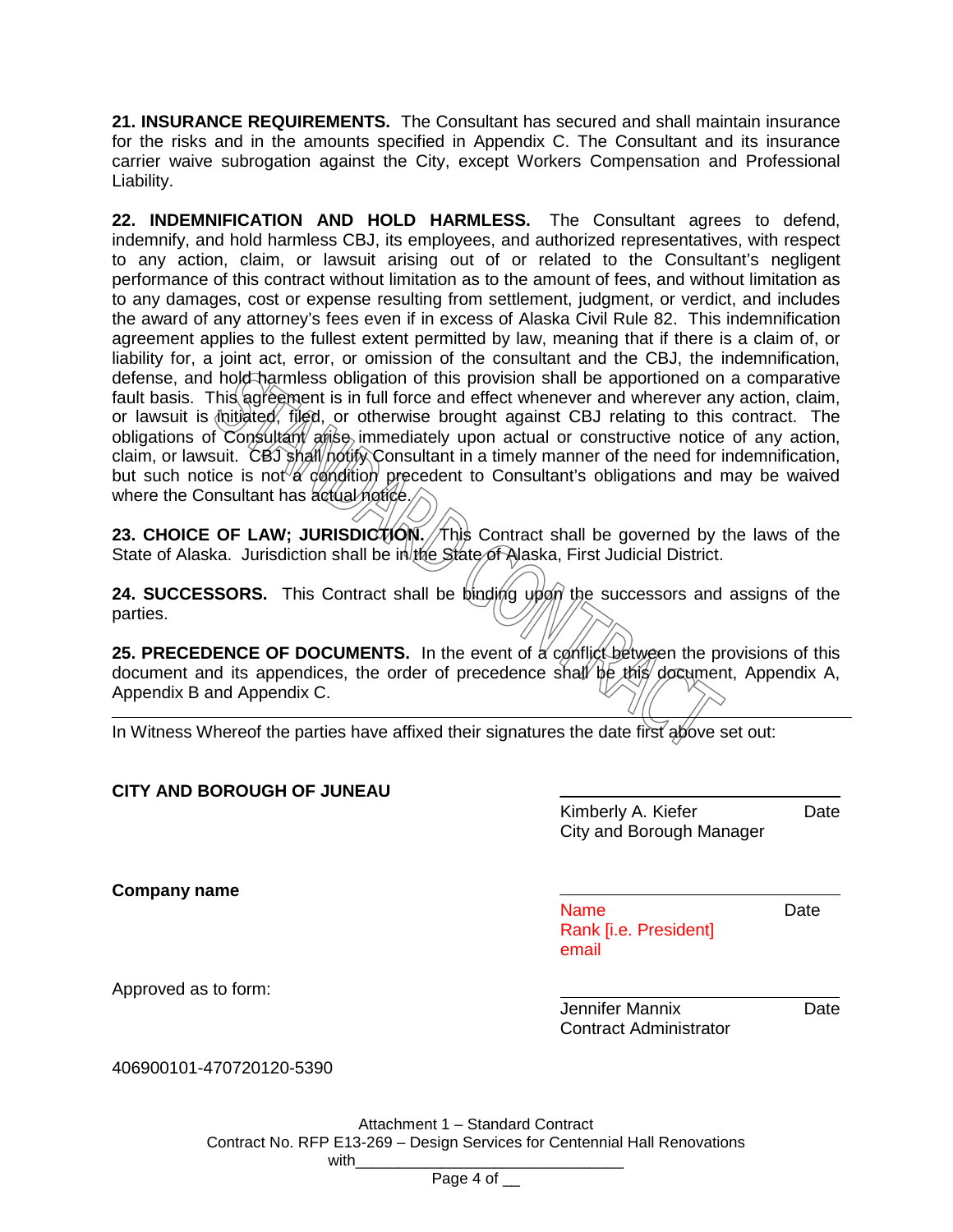## **APPENDIX A: SCOPE OF SERVICES Design Services for Centennial Hall Renovations Contract No. RFP E13-269**

See Scope of Services in RFP .

**PERSONNEL:** The Consultant's primary personnel for this work will be:

| The completion date for this project is _                               |
|-------------------------------------------------------------------------|
|                                                                         |
| This contract expires on<br>, unless an amendment changing this date is |
| fully executed prior to $\sqrt{2}$                                      |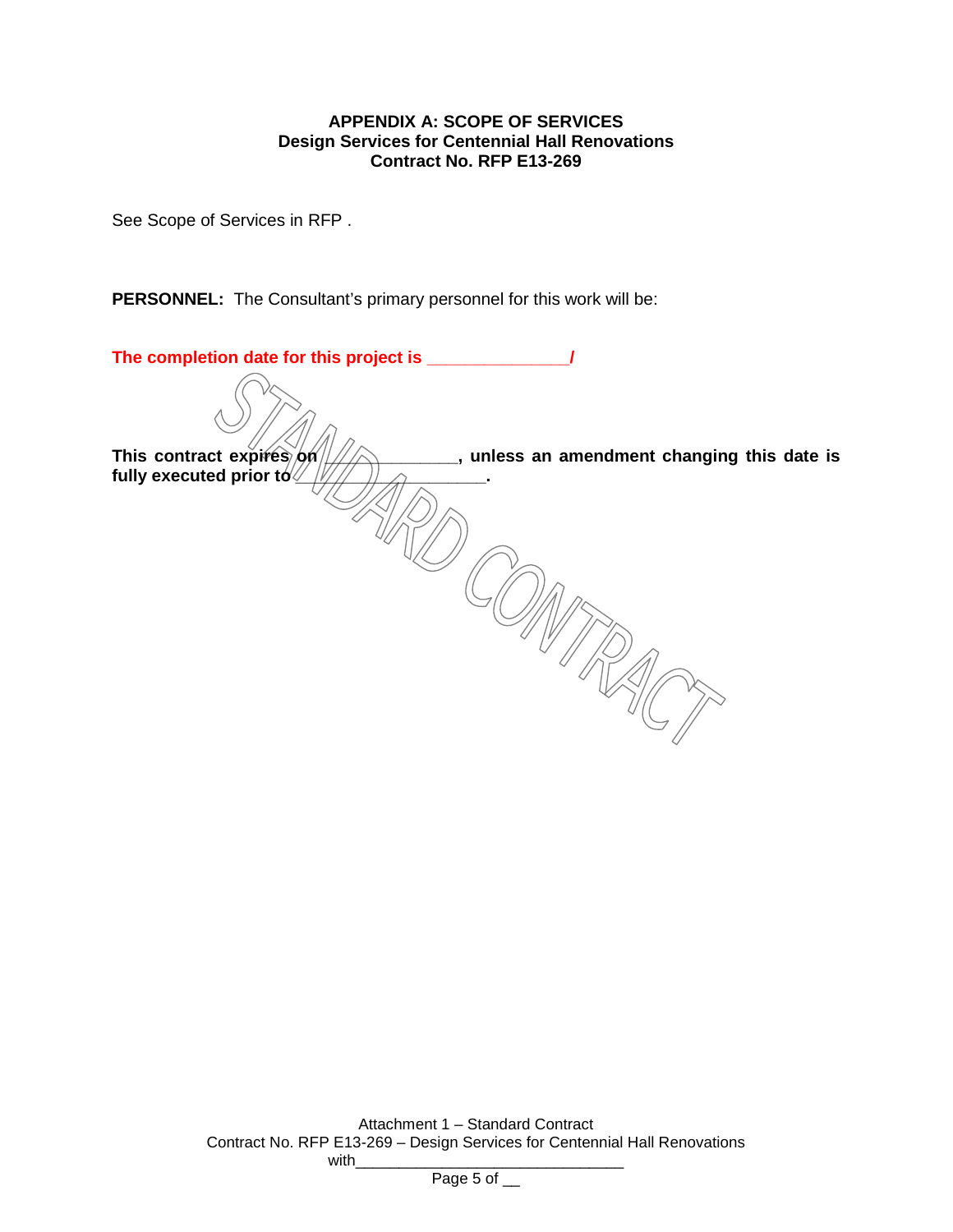## **APPENDIX B: COMPENSATION Design Services for Centennial Hall Renovations Contract No. RFP E13-269**

# *Amount of Payment*

# **Lump Sum**

Consultant shall be compensated a lump sum amount of \$\_\_\_\_\_for satisfactory performance of all [or specific services] services described in this contract.

# **Time and Materials**

Consultant shall be compensated based on time and materials, a not-to-exceed amount of  $\$$ for satisfactory performance of services described in this contract.

Hourly rates shall remain the same for the life of this contract including all amendments, unless the Consultant requests/a/rate increase. Hourly rate increases may be negotiated on a yearly basis and shall not exceed the percentage increase of the Anchorage Consumer Price Index.

The total Contract amount shall be \$

# *Method of Payment*

Monthly Payable within 30 days of receipt of an invoice approved by the project manager and progress report stating the amount of services completed.  $\sqrt{}$ 

# *Consultant Invoice Requirements*

- $\triangleright$  Itemized invoices must be submitted that indicate the services performed.
- $\triangleright$  Invoices for this contract must be submitted separately from invoices for services performed under any other contract(s).
- $\triangleright$  Invoices must include the CBJ Contract Number and Purchase Order numbers.

# *Compensation Based on Time and Materials*

If compensation is based on time and materials, the following shall apply:

Compensation shall be computed based on the hourly billing rates, approved by the CBJ Project Manager, times the actual number of hours spent in the performance of services. The hourly billing rate for each employee is the amount to be paid to the Consultant, and is full compensation for all salary, benefits, taxes, overhead and profit. There shall be no additional compensation for overtime, weekend, or holiday work.

Compensation for subconsultants shall be equal to the amounts actually paid to sub-consultants hereunder plus a negotiated mark-up percentage.

Attachment 1 – Standard Contract Compensation for expenses shall be an amount equal to reimbursable expenses approved in advance by the CBJ Project Manager, necessary and reasonably incurred and actually paid by

Contract No. RFP E13-269 – Design Services for Centennial Hall Renovations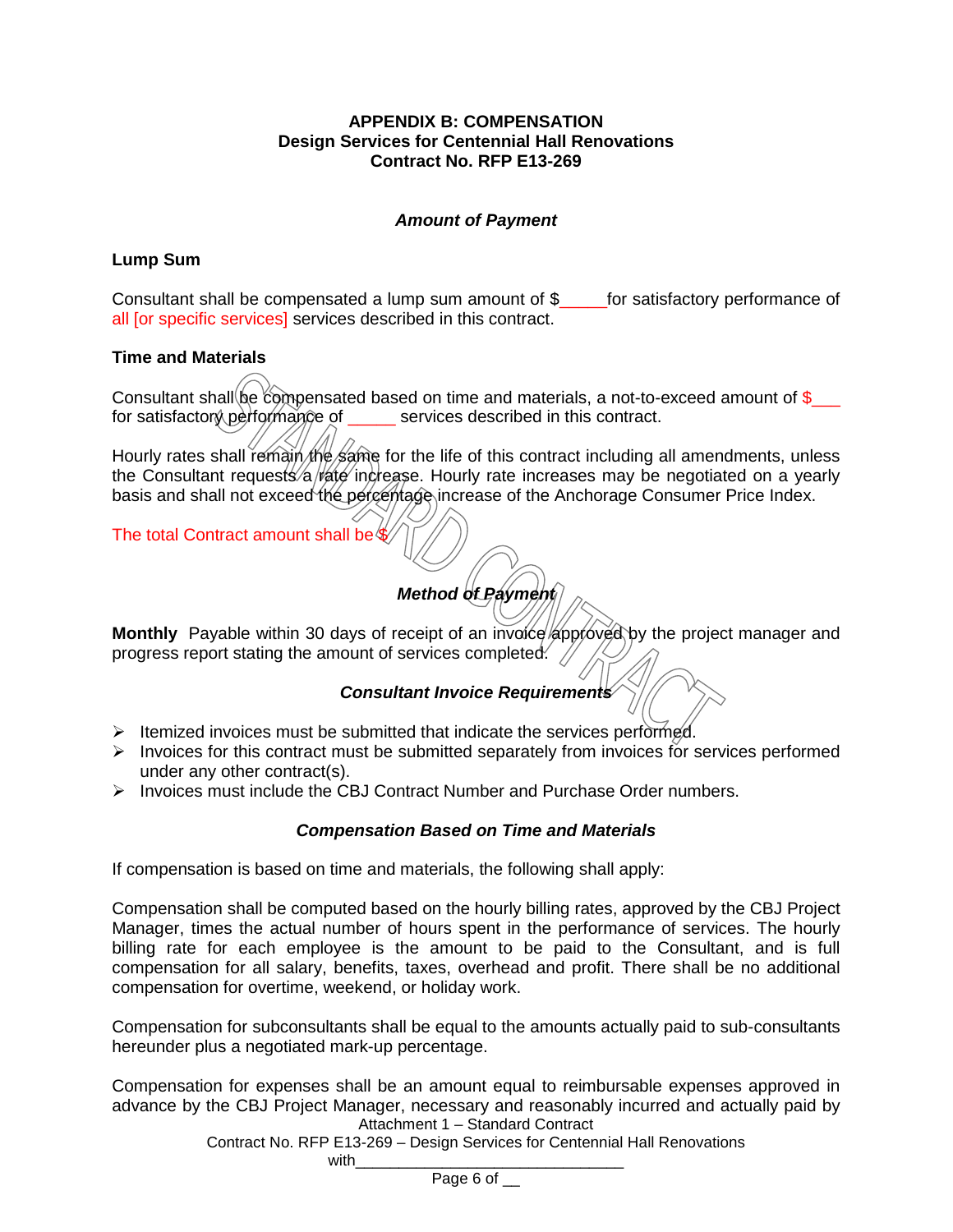the Consultant in the performance of the services hereunder. No markup allowance is allowed. Reimbursable expenses are expenses that are unique to the performance of the services under the Contract and generally contemplate the purchase of outside ancillary services, such as mailing and delivery charges for submittal of drawings, specifications and reports, long distance telephone calls, rentals of equipment, travel and local transportation, meals and lodging on overnight trips.

Reimbursable expenses do not include expenses that are usually and customarily included as part of the Consultant's overhead. For the purposes of this Agreement reimbursable expenses do not include amounts for typing, utilization of computer systems, computer aided design and drafting (CADD), cameras, recording or measuring devices, flashlights and other small, portable equipment, safety supplies, phones, telephone calls, electronic messaging including FAX, Telex and telegrams, or expendable office supplies. Unless otherwise indicated, required insurance is not a reimbursable expense.

The Consultant shall obtain the CBJ Project Manager's written approval prior to making expenditures for reimbursable expenses in excess of \$500 per specific expenditure and for all overnight trips which are reimbursable expenditures as set forth above. The Consultant shall substantiate all billings for reimbursable expenses in excess of \$25 with receipted bills and provide said receipts with the appropriate billing.

The Consultant shall keep, and cause any sub-consultants to keep, daily records of the time spent in the performance of services hereunder by all persons whose billing rates will be the basis for compensation as well as records and receipts of reimbursable expenditures hereunder. Failure to do so shall be a conclusive waiver of any right to compensation for such services or expenses as are otherwise compensable hereunder.

The CBJ shall have the right to inspect all records of the Consultant, and of any subconsultants, pertaining to this project. Records shall be maintained by the Consultant and subconsultants for a period of three years after completion of services.

When travel is necessary as part of the professional services to be provided, the following shall be followed:

- $\bullet$  Airline tickets should be purchased at the 14 day advanced purchase price. The CBJ will not pay for First Class travel. Any deviation shall be approved in writing in advance by the CBJ Project Manager.
- Per diem meal allowance shall be: \$50.00 (\$10.00 for breakfast, \$15.00 for lunch and \$25.00 for dinner).
- The Consultant shall stay at the hotel with a daily rate not to exceed \$125.00.
- Travel agent fees, tips, alcohol or bar tabs shall not be paid by the CBJ.
- Car rental, parking, and taxi fees shall be reasonable and not excessive. This reimbursement is for services in Juneau only. Parking fees, etc. outside of Juneau will not be reimbursed.